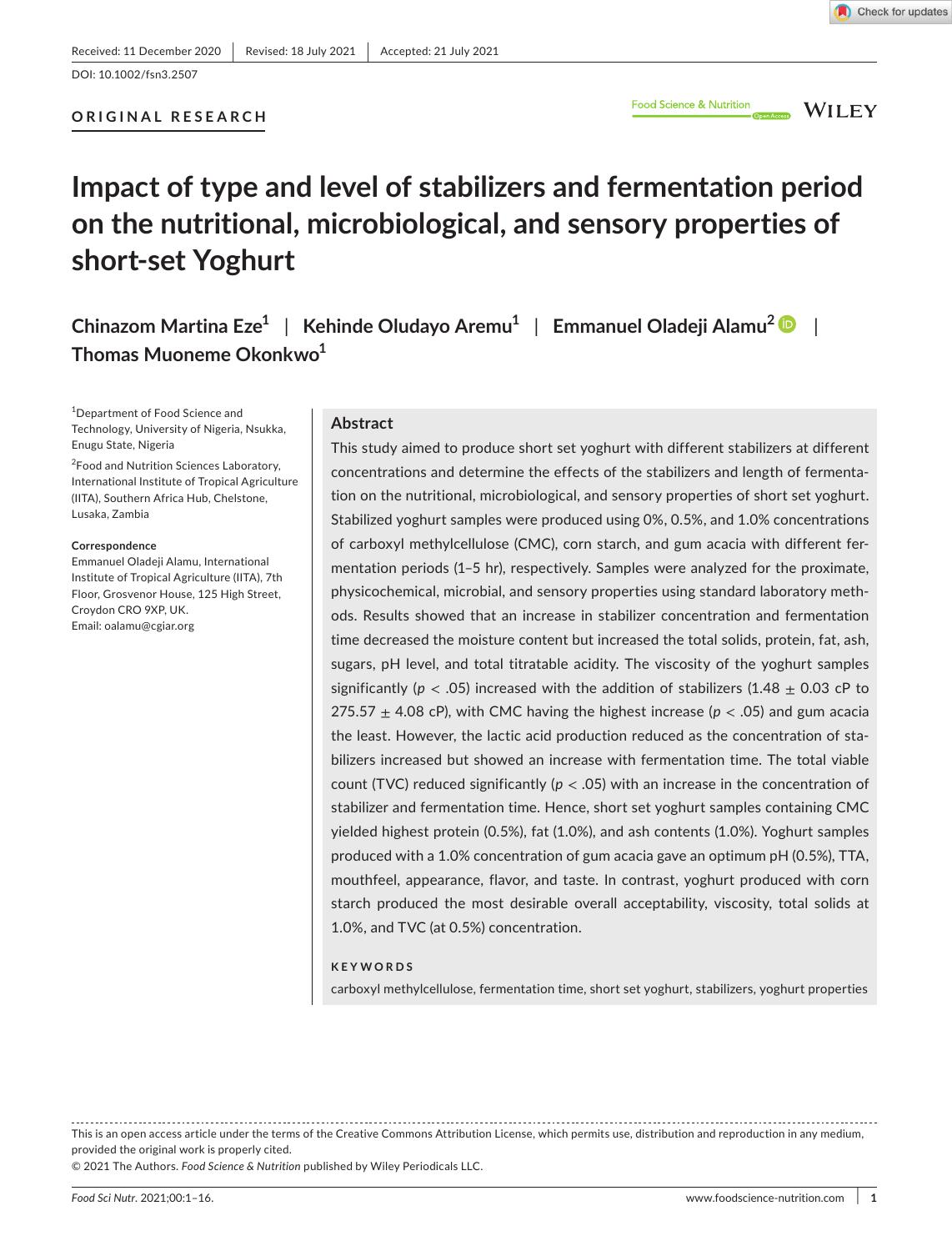# **1** | **INTRODUCTION**

Yoghurt is one of the most popular fermented dairy products, and it is a semisolid milk product and the best known of all fermented milk products with increasing consumption worldwide (Shiby and Mishra, 2013). It is obtained by the souring of milk using a pure culture of a particular strain of *Lactobacillus* or a mixed culture of *bulgaricus* and *Streptococcus thermophilus* and *Lactobacillus bulgaricus* in a 1:1 ratio (Sansawal et al., 2017). It can be manufactured from fresh animal liquid cow milk. In recent times, powdered cow milk is being used and vegetable milk (Soy milk) as a major base material (Obiora et al., 2020). Lactic acid and the other compounds formed during the fermentation of milk make yoghurt a food product that is acidic and creamy, appreciated for its taste and nutritional qualities, notably for its calcium content (Widayat et al., 2020). Yoghurt is thus a very convenient food as compared to very fragile milk. Due to the health benefits and taste, it constitutes an appreciable proportion of total daily food consumption or even just as a refreshing beverage in several countries (Khan et al., 2011). It is regarded as a nutritionally balanced food, containing almost all the nutrients present in milk and a more assimilable form (Olugbuyiro & Oseh, 2011). Yoghurt is a source of highly nutritive protein, energy from added cane sugar, milk fat and unfermented lactose, and vitamins (Ihekoronye & Ngoddy, 1985). It is more nutritive than milk in terms of vitamin content, digestibility, and as a source of calcium and phosphorus (Foissy, 1983). It is believed that yoghurt has valuable "therapeutic properties" and helps in curing gastrointestinal disorders (Bhattarai and Das, 2016). It also prevents and controls diarrhea, can modulate the inflammatory response produced by carcinogens, and helps in reducing the inflammatory response through an increase in apoptosis. Yoghurt is a smooth viscous smooth gel with a distinct taste of sharp acid and green apple flavor (Chen et al., 2017). Some yoghurts have a heavy consistency like custard or milk pudding, whereas others are purposely soft boiled and practically drinkable (Weerathilake et al., 2014). Firmness and smoothness are two of yoghurt's most important essential textural characteristics. The type of culture used is also an important factor in determining the microstructure and the textural properties of yoghurt (Lee & Lucey, 2010). Yoghurt is classified primarily according to its chemical composition (full-fat, reduced-fat, and low-fat), manufacturing method (set and stirred yoghurt), flavor type, and postincubation process. Yoghurt is made using the method of production before incubation, cooling, and straining, and a firm jelly-like texture characterizes it.

On the other hand, short set yoghurt is a type of yoghurt produced under controlled incubation and fermentation at 42℃ for 0 to 5 hr, improving textural properties and preventing wheying-off defects. In comparison, long set yoghurt is a type of yoghurt produced and fermented at 30℃ for 0 to 16 hr (Abayneh, 2020).

Stabilizers and thickeners are essential in several manufactured products and dairy products such as chocolate dressing, milk drinks, ice cream, and yoghurt. These substances prevent the separation of various ingredients, increase the viscosity, and inhibit the formation of large crystals. Substances used as stabilizers and thickeners

include vegetable or tree gums such a gum tragacanth and gum arabic (also known as gum acacia), agar, corn starch, gelatin, and pectin. Cellulose compounds such as methylcellulose and CMC (sodium carboxyl methyl cellulose) are also used (Bakirci and Macit, 2017). Much research has been carried out on yoghurt in terms of the final product but not so much on the effect of these stabilizers locally for yoghurt production during fermentation and on the nutritional composition of the final product. Stabilizers used in yoghurt production are many and varied. However, there is little information on how some of the stabilizers locally used in Nigeria influence the fermentation rate of yoghurt and the nutritive value for which yoghurt is consumed. From previous research, it is noteworthy to say that fermentation increases the vitamin content of products, especially some B-complex vitamins, due to microbial activities during fermentation, where synthesis and breakdown of substances occur (Nkhata et al., 2018). Yoghurt starter cultures utilize some vitamins present in milk during fermentation for their growth. However, this increment depends on the inoculation rate, the strain of yoghurt starter cultures, and the fermentation conditions (Sharma et al., 2020). Stabilizers or hydrophilic colloids bind water, prevent separation of various ingredients, increase the viscosity, and inhibit the formation of large crystals, which are attributes for consumer acceptability.

It is, therefore, necessary to rebuild yoghurt with stabilizers and thickeners at such concentrations that will give the desired body to the final product. This goal will be achieved by optimum selection of stabilizers with protective colloid properties, by assessing how the activities of the fermenting organisms will be enhanced or inhibited by the hydrocolloids used concerning vitamin synthesis by evaluating the chemical, microbiological, nutritional, and sensory properties of yoghurt produced under controlled incubation fermented at 42℃ for 5 hr. The objectives of this work were to produce short set yoghurt with different stabilizers at different concentrations and determine the effects of these stabilizers and length of fermentation on the nutritive value of short set yoghurt.

#### **2** | **MATERIALS AND METHODS**

#### **2.1** | **Raw materials**

The raw materials used in producing the short set yoghurt samples were purchased at Ogige primary market in Nsukka Local Government Area of Enugu State, Nigeria. These include milk (peak), granulated sugar, starter culture (Yoghurmet), and stabilizers (carboxyl methylcellulose, corn starch, and gum acacia).

## **2.2** | **Sample preparation**

## 2.2.1 | Preparation of short set Yoghurt mix

Short set yoghurt was produced according to the method of Lee and Lucey (2010) with slight modification. Dried milk sample (250 g) and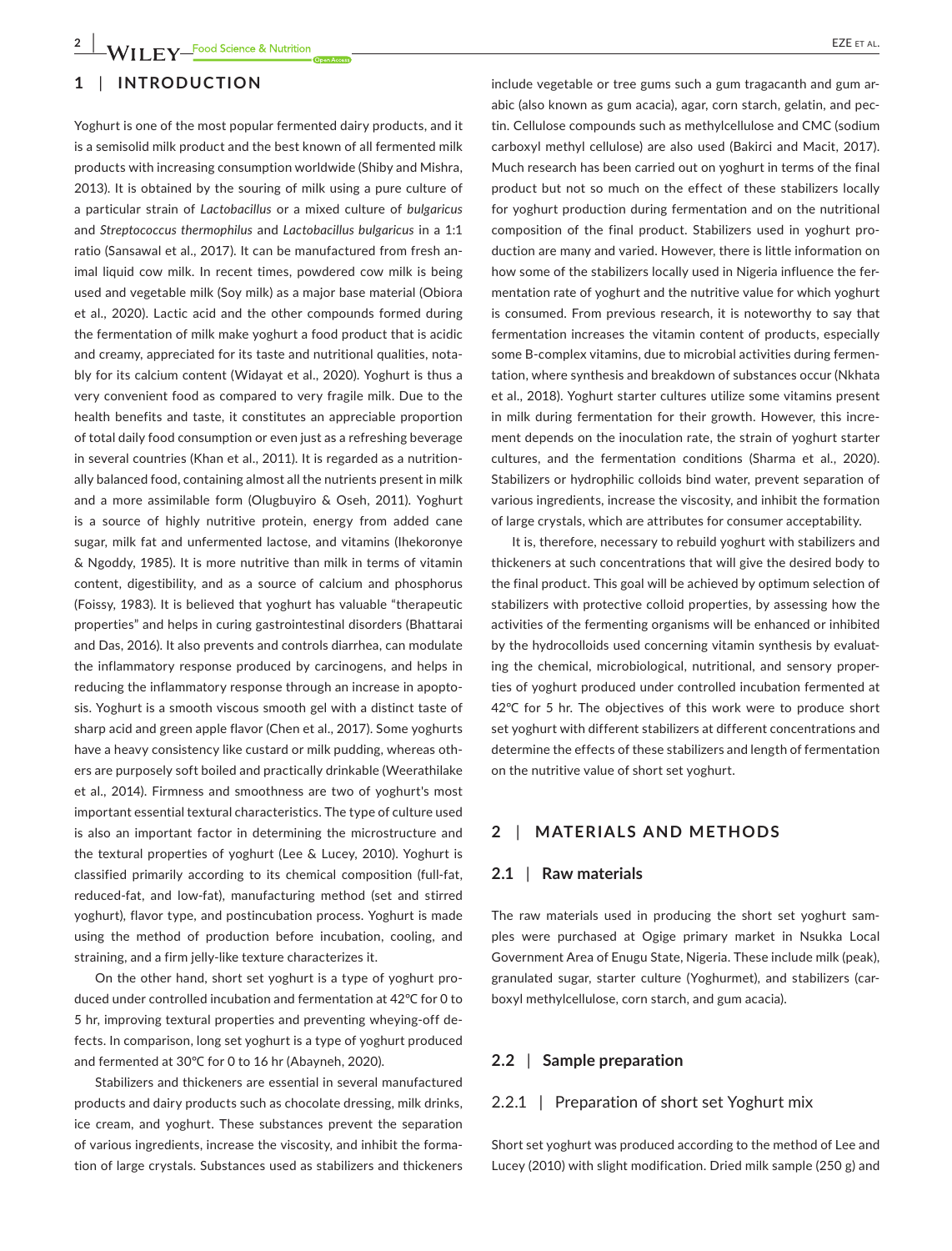granulated sugar (10 g) were weighed and made up to two liters (2 L) with clean water to produce an equivalence of fresh milk. The mixture was divided into six equal parts each for the six concentrations of the three stabilizers (CMC, corn starch, and gum acacia) added into the yoghurt mix. The stabilizers were added at a concentration of 0.5% and 1%, respectively. A control sample with a 0% stabilizer was also produced. Each yoghurt mix was pasteurized at 80℃ for 60 s, cooled to 43℃, inoculated with 2% starter culture (Yoghurmet) consisting of *Streptococcus thermophilus* and *Lactobacillus bulgaricus,* and packed into plastic containers of two liters (2 L) of capacity and allowed to ferment for 5 hr at 45℃ from where samples were withdrawn for analyses at intervals of 1 hr.

## **2.3** | **Production of Stabilized Yoghurt Samples**

Each yoghurt mix with its stabilizer proportion was pasteurized at 80℃ for 60 s to hasten hydration and solubilization of the solid ingredients and, more importantly, destroy organisms present in the mix (Figure 1).

This was followed by homogenization of the yoghurt sample using stainless steel, Mariam<sup>@</sup> 6 in 1 blender, German Model No: M2 (1800W power), which helped to homogenize all the ingredients, especially the stabilizers and also helped to break down fat globules in milk into smaller more consistently dispersed particles, which gave a smoother and creamier product. Cooling to inoculation temperature of 40–43℃ allowed to achieve the cooling effect suitable for the culture. Inoculation with starter culture was done with 2% starter culture (*Streptococcus thermophilus* and *Lactobacillus bulgaricus*). After inoculation with a starter culture, each sample was divided into two portions of one liter each. Each one liter of the sample was dispensed into ten incubation plastic bottles of 100 ml. The first set of 1 liter from each sample was used to produce a short set yoghurt by incubating at 40–43℃ for 5 hr. Soon after homogenizing with a starter culture (Yoghurmet), samples were withdrawn from each portion of 1 liter for analyses for the zero hour of incubation. After that, samples were withdrawn at intervals of 1 hr within the fermentation period of 5 hr for short set yoghurt.

#### **2.4** | **Proximate analyses**

#### 2.4.1 | Determination of moisture content

The moisture content of the samples was determined according to the standard method of the Association of Official Analytical Chemists (AOAC, 2010). The crucibles were washed thoroughly and dried in the oven (GALLEMKAMP Oven Model: REX—C900) at 100℃ for 1 hr. The hot-dried crucibles were cooled in a desiccator (Laboware Plastic Vacuum, Desiccator, Capacity: 150 mm) and then noted down  $(W_1)$ . The sample (2 g) was weighed (CAMRY Electronic Weighing Balance) into the crucible (W<sub>2</sub>) and dried at 70°C until a constant weight was obtained ( $W<sub>3</sub>$ ). The moisture content of the samples was calculated as given in Equation (1).

$$
\% \text{Moisture Content} = \frac{W_2 - W_3}{W_2 - W_1} \times 100 \tag{1}
$$

where  $W_1$  = Initial weight of the empty crucible;  $W_2$  = weight of crucible + weight of the sample before drying;  $W_3$  = weight of dish +weight of the sample after drying.

## 2.4.2 | Determination of ash content

The ash content of the freshly prepared yoghurt samples was determined according to the standards of AOAC (2010). A preheated and cooled crucible was weighed  $(W_1)$ , and a 2 g sample was weighed into the preheated cooled crucible  $(W_2)$ . The sample was charred to remove hydrogen and oxygen and facilitate the ashing procedure on a Bunsen flame inside a fume cupboard. The charred sample in the crucible was transferred into a preheated muffle furnace (Carbolite AAF—1100) at 550℃ for 2 hr until a white or light gray ash was obtained  $(W_2)$ . It was cooled in a desiccator, weighed, and documented. The ash content of the samples was calculated using Equation (2)

% Ash content = 
$$
\frac{W_3 - W_1}{W_2 - W_1} \times 100
$$
 (2)

where  $W_1$  = weight of the empty crucible;  $W_2$  = weight of crucible + sample before ashing;  $W_3$  = weight of crucible + sample after ashing.

## 2.4.3 | Determination of fat content

The fat content of the yoghurt samples was determined using the standard AOAC (2010) method. A Soxhlet extractor with a reflux condenser and a 500-ml round bottom flask was fixed. The yoghurt sample (2 g) was weighed into a labeled thimble, and petroleum ether (300 ml) was filled into the round bottom flask. The extraction thimble was sealed with cotton wool. The Soxhlet apparatus, after assembling, was allowed to reflux for about 6 hr. The thimble was removed with care, and the petroleum ether drained into a container for reuse. When the flask was free of ether, it was removed and dried at 70℃ for 1 hr in an oven (GALLEMKAMP Oven Model: REX—C900). It was cooled in desiccators and then weighed. The fat content of the samples was calculated using Equation (3).

% fat content = 
$$
\frac{\text{Weight of fat}}{\text{Weight of the sample}} \times 100
$$
 (3)

## 2.4.4 | Determination of crude fiber

The crude fiber was determined using the method described by AOAC (2010). About 5 ml of the sample  $(w_3)$  was digested with 200 ml of 0.22 N  $H_2SO_4$ ; it was filtered and washed severally and transferred into another conical flask. The mixture was then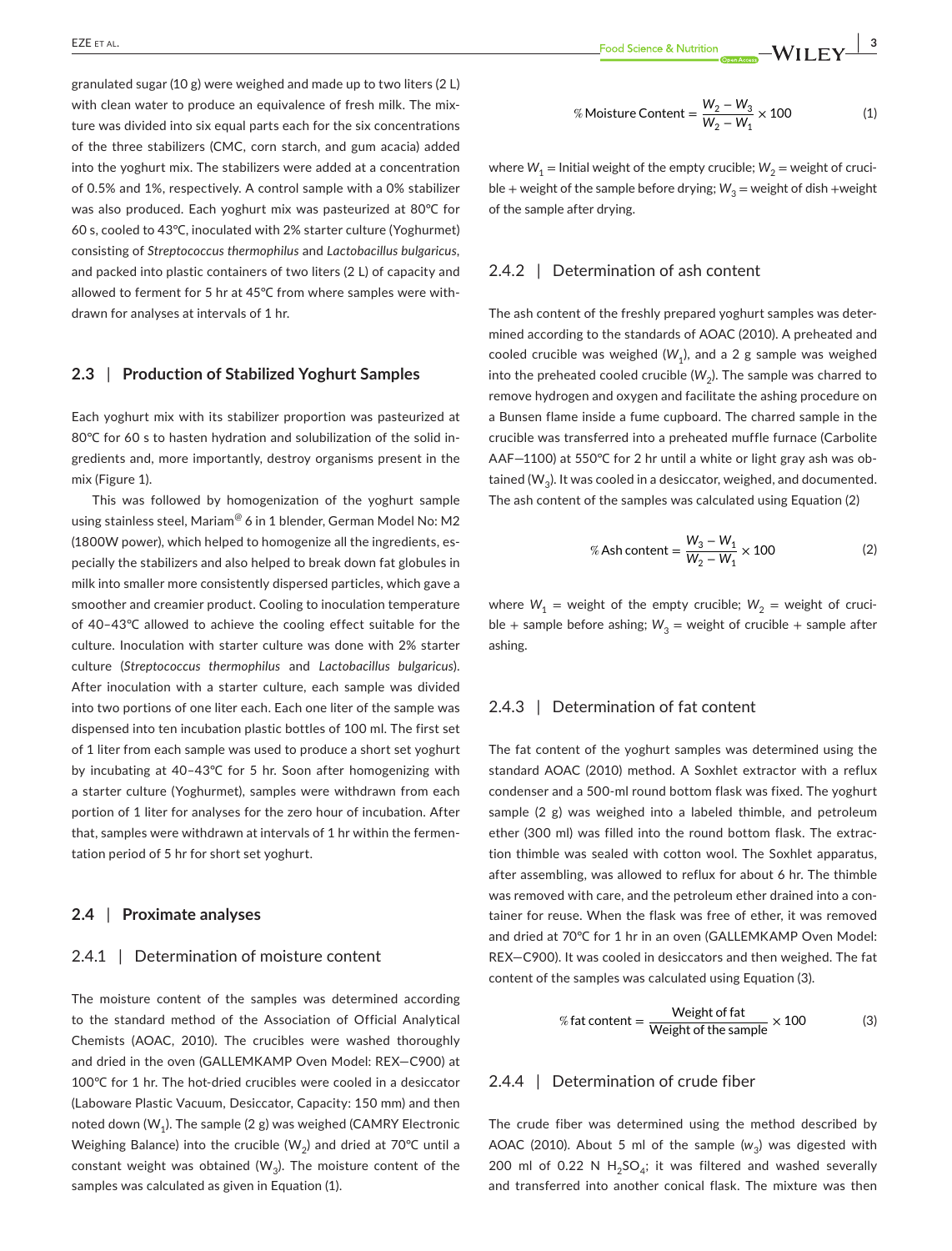

**FIGURE 1** The flow chart for the production of stabilized short set yoghurt. Source: Adapted (Early, 1998)

dissolved in 200 ml of 1.25% NaOH solution, boiled for 30 min, cold filtered, and washed with boiling water. The residue was dried in an oven (GALLEMKAMP Oven Model: REX—C900) at 105℃ for 2 hr, cooled in a desiccator, and weighed. It was incinerated at 550℃ for 2 hr in a muffle furnace (Carbolite AAF—1,100), cooled again in a desiccator, and weighed. The percentage of crude fiber was calculated, as shown in Equation 4.

% Crude Fiber = 
$$
\frac{W_2 - W_1}{W_3} \times 100
$$
 (4)

where  $W_1$  = weight of the sample before incineration;  $W_2$  = weight of the sample after incineration;  $W_3$  = weight of the original sample.

## 2.4.5 | Determination of protein content

The protein content of the samples was determined according to the standard procedure of AOAC (2010) using the Kjeldahl method.

## **2.5** | **Digestion of the sample**

The sample (2 g) was weighed into a Kjeldahl digestion flask followed by the addition of anhydrous barium sulfate (BaSO<sub>4</sub>) and hydrated copper (II) tetraoxosulfate (VI) as a catalyst. About 25 ml of concentrated tetraoxosulfate (VI) acid (H<sub>2</sub>SO<sub>4</sub>) was added with a few boiling chips. The flask with its content was heated in a fume chamber until a clear solution was obtained. The solution was cooled to room temperature, after which it was transferred into a 250-ml volumetric flask and made up to the level with distilled water.

## **2.6** | **Distillation**

The distillation unit was cleaned, and the apparatus was set up. A 100-ml conical flask (receiving flask) containing 5 ml of 2% Boric acid ( $H_3BO_4$ ) was placed under the condenser with the addition of 2 drops of methyl red indicator. A digest of 5 ml was pipetted into the apparatus through the small funnel, washed down distilled water, and followed by the addition of 5 ml of 60% sodium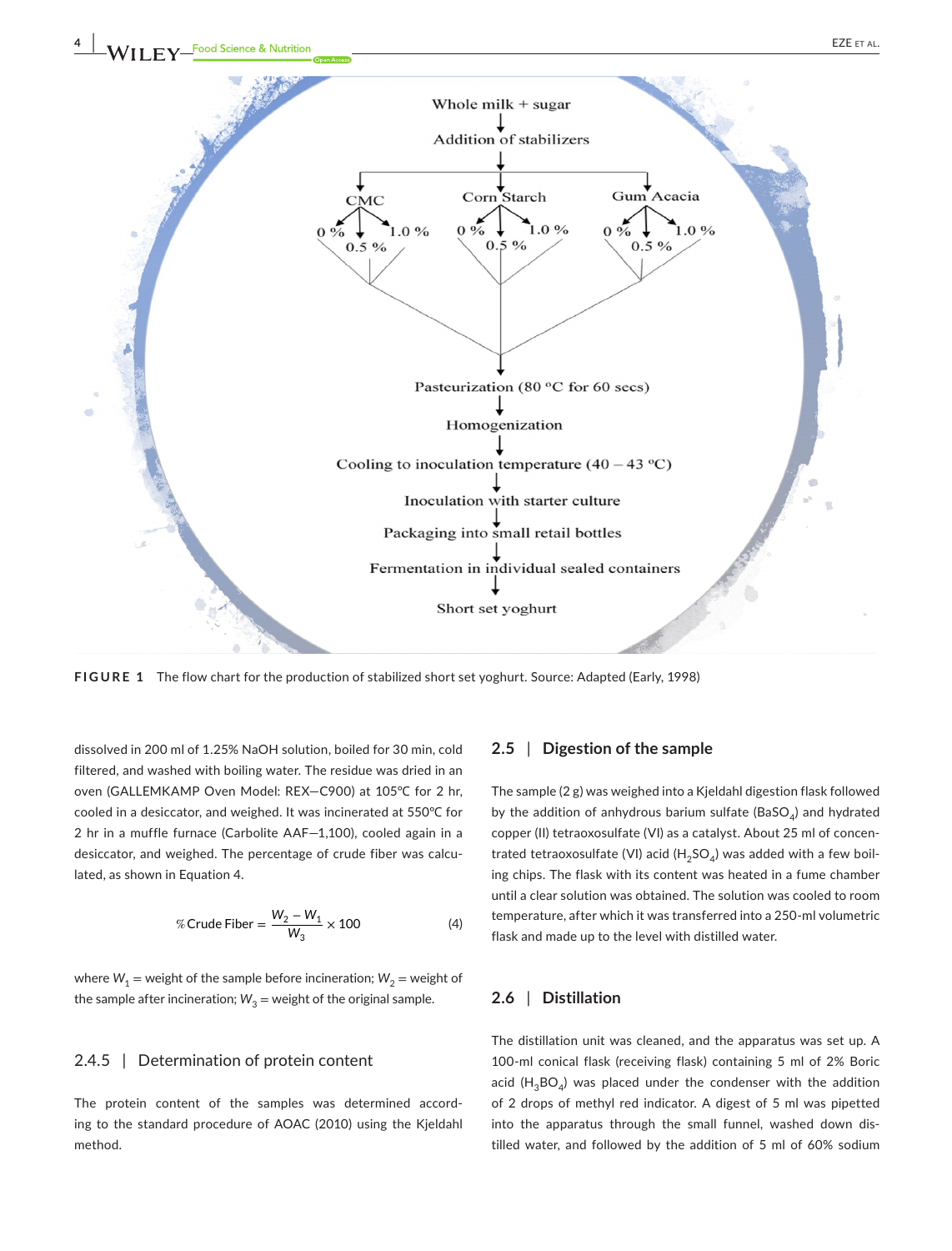hydroxide (NaOH) solution. The digestion flask was heated until 100 ml of distillate (ammonium sulfate) was collected in the receiving flask.

## **2.7** | **Titration**

The solution in the receiving flask was titrated with about 0.04 M hydrochloric acid (HCl) to get a pink color. The same procedure was carried out on the blank.

% Nitrogen = 
$$
\frac{V_s - V_b \times N_{\text{acid}}}{W} \times 0.0401 \times 100
$$
 (5)

where  $V_s$  = volume (ml) of acid required to titrate the sample;  $V_b$  = volume (ml) of acid required to titrate blank;  $N_{\text{acid}} =$  Normality of acid  $(0.1 N)$ ;  $W =$  weight of the sample in gram.

#### 2.7.1 | Determination of Carbohydrate

Carbohydrate (by difference) was determined using method described by AOAC (2010). It was calculated by getting the sum of the other proximate parameters and subtracting it from 100 as nitrogenfree extract (NFE) as follows:

% Carbohydrate (NFE) = 
$$
100 - (M + P + F + A)
$$
 (6)

where  $M =$  Moisture content; P = Protein; F = Fat; A = Ash.

## **2.8** | **Physicochemical analyses**

## 2.8.1 | Determination of pH

A pocket-sized pH meter (Hanna Instrument, Woonsocket, China, R10895) was used to determine the pH of the samples, according to AOAC (2010) method. Approximately 10% (w/v) of each of the yoghurt samples was mixed with  $CO<sub>2</sub>$ -free distilled water, and the mixture was shaken vigorously. The pH meter was calibrated using a buffer solution of 4.0 and 7.0. After 10 min of calibration, the pH meter electrode was dipped into a prepared suspension of the samples for the pH measurement.

## 2.8.2 | Determination of titratable acidity

The total titratable acidity was determined using the AOAC (2010) method. The sample (5 ml) at 25℃ was measured into a flask and diluted twice its volume with distilled water. Phenolphthalein indicator (2 ml) was added to each yoghurt sample and titrated with 0.1 mol/L NaOH to the first permanent pink color. The acidity was reported as the percentage of lactic acid by weight, as shown in Equation (7).

Titratable acidity (%) =  $\frac{Qt y \text{ of NaOH (ml)}}{Qt y \text{ of Sample (g)}} \times 0.009 \times 100$  (7)

## 2.8.3 | Determination of total solids

The total solid content of the freshly prepared yoghurt with different concentrations of stabilizers was determined using AOAC (2010). The sample (5 g) was dried to a constant weight in a hot air oven (Gallenkamp) at 130℃. The total solid content was obtained as a percentage (%) of total solids.

$$
TotalSolid (\%) = \frac{Weight of Dried Solid}{Weight of Sample} \times 100
$$
 (8)

## 2.8.4 | Determination of apparent viscosity

The viscosity of short set yoghurt samples was determined as described by Ayernor and Ocloo (2007) with the use of Universal Torsion Viscometer (Gallenkamp Technico Compenstat, Gallenkamp Co. Ltd, England). 10% (w/v) of each of the yoghurt samples was used. The determination was done using an 11/16-inch pendulum (no. 4) of standard wire gauge. The values obtained were converted to centipoises (cP) and recorded.

## **2.9** | **Microbial analyses**

Microbiological analyses were carried out as described by Prescott et al., (2005). A serial dilution of the sample was done. The sample was placed at ambient temperature. The total viable count was performed at intervals of 1 hr within the fermentation period of 5 hr for short set yoghurt and 4-hr interval fermentation period of 24 hr for a long set yoghurt. Total viable count (TVC) and mold count were determined by the pour plate method on nutrient agar and Sabouraud dextrose agar (SDA), respectively, as described by Prescott et al., (2005).

## **2.10** | **Sensory evaluation**

According to Ihekoronye and Ngoddy (1985), the sensory evaluation was carried out using a 20-man semitrained panelist. The panelists were instructed to indicate their preference for the samples. According to Iwe (2002), a nine-point Hedonic scale, where 9 was the highest score and 1 was the lowest score for each characteristic such as color, flavor, mouthfeel, and overall acceptability, was used.

## 2.10.1 | Data analyses and experimental design

The study was designed in a split-plot design using Design Expert® version 11.1.2.0. The analysis of variance (ANOVA) was conducted on the obtained data using GEN STAT RELEASE 10.3 DE. The least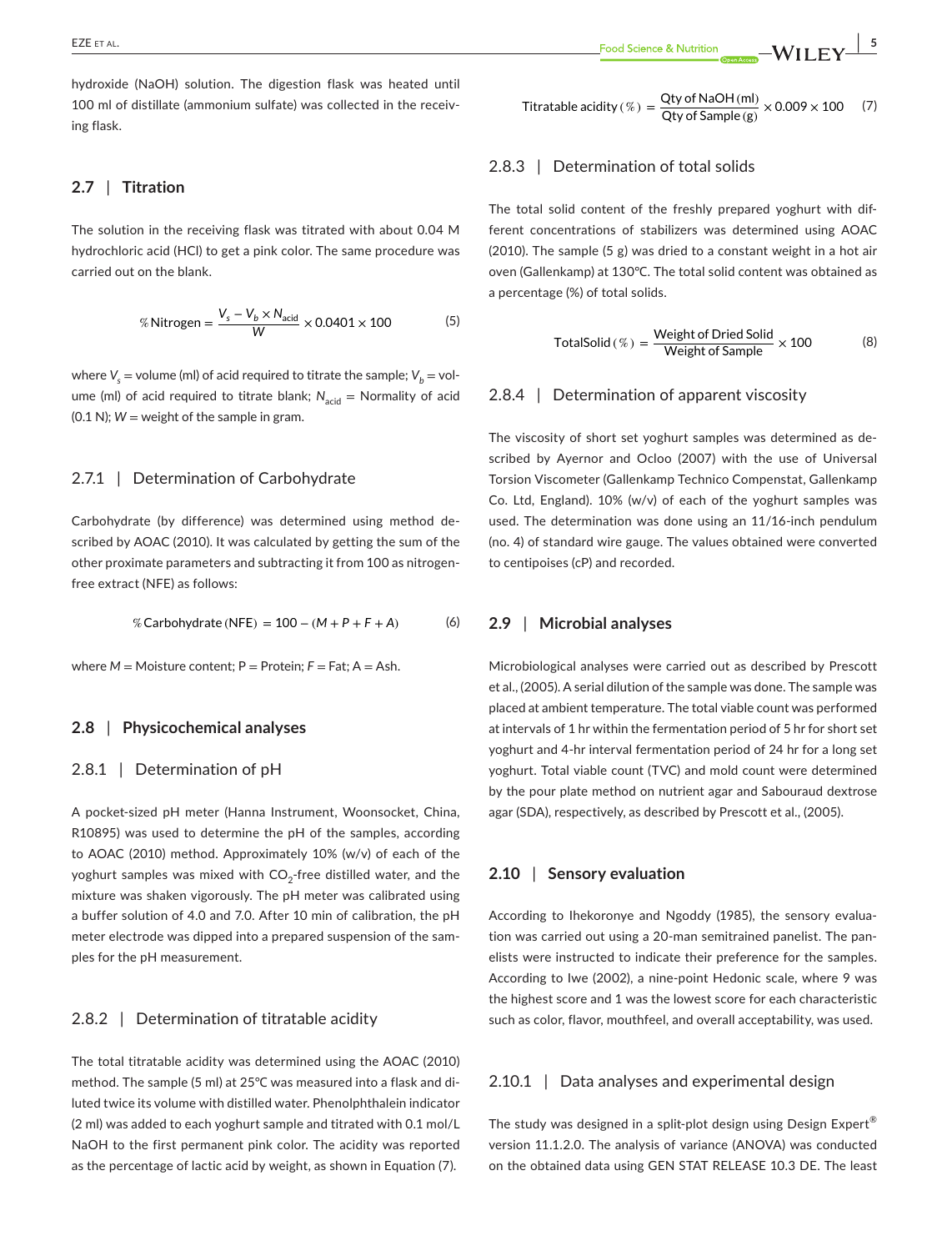significant difference (LSD) was used to compare the treatment means. Statistical significance was accepted at *p* < .05 (Steel & Torrie, 1980).

## **3** | **RESULTS AND DISCUSSION**

# **3.1** | **Effects of stabilizers and fermentation time on the proximate composition of short set Yoghurt**

Table 2 shows the effect of stabilizers and length of fermentation on the proximate composition of the short set yoghurt.

## 3.1.1 | Moisture content

The decrease in the moisture contents (from 88.54  $\pm$  0.02% to 82.26  $\pm$  0.03% ) of all short set yoghurt samples formulated with carboxyl methyl cellulose (CMC), corn starch, and gum acacia were statistically significant ( $p < .05$ ) as compared to the control.

The decrease in moisture content from the start could be attributed to the fact that the fermentation increases the proportion of dry matter in the food. The concentration of vitamins, minerals, and protein appears to increase when measured on a dry weight basis (Olasupo & Okorie, 2019). All CMC-stabilized short set yoghurt samples had lower moisture content at 0.5% and 1.0% concentration compared to samples stabilized with gum acacia, which had higher moisture content at similar concentrations. The lower moisture content could be attributed to the ability of CMC to increase the viscosity of the sample, which makes it exhibit functional properties of thickening, stabilization in agreement with Davidson (1980). On the other hand, gum acacia has higher water solubility (up to 50% w/v) and relatively low viscosity than other exudate gums (Dragnet, 2000). The interaction effect of the different stabilizers and their concentrations on the moisture content of short set yoghurt samples revealed significant differences ( $p < .05$ ). This is indicative of the fact that the behavior of the stabilizers was not the same at different concentrations. The interaction effect showed that at 0% concentration, the different stabilizers behaved the same way, having similar proportions of moisture. However, a higher concentration of different stabilizers magnified the differences between the stabilizers in the moisture content of short set yoghurt. At 0.5% concentration, the yoghurt sample containing gum acacia had higher moisture content followed by corn starch, while yoghurt containing CMC had the least moisture content. At 1.0% concentration, a similar trend was observed, but the differences were high. This is attributable to the high water holding capacity of the stabilizer (CMC), which exhibited a higher water retention ability compared to the other stabilizers (Angor, 2016).

## 3.1.2 | Fat content

The stabilizers' effect on the fat content of short set yoghurt samples indicated that significant (*p* < *.05*) differences were observed (Table 2). The fat content ranged from  $2.65 + 0.01\%$  to  $3.42 + 0.05\%$ . Short set yoghurt samples stabilized with corn starch recorded the highest values (3.11%–3.42%), while those containing gum acacia recorded the least fat content (2.65%–3.13%). This was attributable to the residual oil in corn starch. The effect of concentrations of the stabilizers on the fat content was significant (*p* < .05). The result obtained agreed with the findings of Tamime and Robinson (2007), who reported that fat contents ranging from 2.60% to 3.24% are for yoghurt types regarded as low fat and should contain less than 3.5% fat, while full-fat yoghurt contains more than 3.5%. The short set yoghurt samples produced could, therefore, be categorized as low-fat yoghurt. The fermentation time had a significant effect  $(p < .05)$  on the fat content of the stabilized short set yoghurt samples. An increase in the fat content was observed with an increase in fermentation time, and the values ranged from  $2.65 \pm 0.01\%$  to  $3.42 \pm 0.05$ %. Yadav et al., (2007) studied the effect of milk fat content on the acid development during fermentation and rheological properties of plain yoghurt. The authors indicated increasing fat content as fermentation proceeded. The interaction effect of stabilizers and concentrations of the stabilized short set yoghurt's fat content indicated that the stabilizers' behaviors varied at different concentrations. Therefore, the differences between stabilizers were magnified by concentrations used. At 0% concentrations, the stabilizers had similar fat contents. However, at a 0.5% concentration, corn starch (C1) had a higher fat content than CMC, while gum acacia had the least fat content. Also, at 1.0% concentration, corn starch  $(C_2)$  had a higher concentration than CMC, with gum acacia being the least, but the differences were wider at 1.0% concentration than at 0.5% concentration. This agrees with Angor, 2016, who stated that CMC used as an edible coating film reduced fat absorption and improved moisture retention in starchy products and poultry products. It could also be attributable to the fact that corn starch has more calories than CMC and gum acacia, which is more of edible fiber, thus the low-fat content.

## 3.1.3 | Protein content

The different stabilizers had a significant effect (*p* < .05) on the protein content of the short set yoghurt samples. The protein values ranged from  $3.06 \pm 0.02\%$  to  $3.71 \pm 0.02\%$  (Table 2). The effect of CMC, corn starch, and gum acacia on the protein content revealed that CMC gave the highest protein content (3.25 to 3.71%) followed by gum acacia (3.28 to 3.62%), with corn starch having the lowest protein value (3.06 to 3.43%). This was in contrast with the findings of Alakali et al., (2007). Gum acacia gave high protein content close to that of CMC. This could be attributed to the fact that gum acacia has a covalent association with protein moieties rich in hydroxyproline, serine, and proline (Dragnet, 2000). Concentrations of the different stabilizers also had a significant effect (*p* < .05) on the protein content of the stabilized short set yoghurt samples.

The protein content significantly ( $p < .05$ ) decreased with an increase in the concentration of the stabilizers. This result obtained corroborated with the study carried out by Alakali et al. (2007), which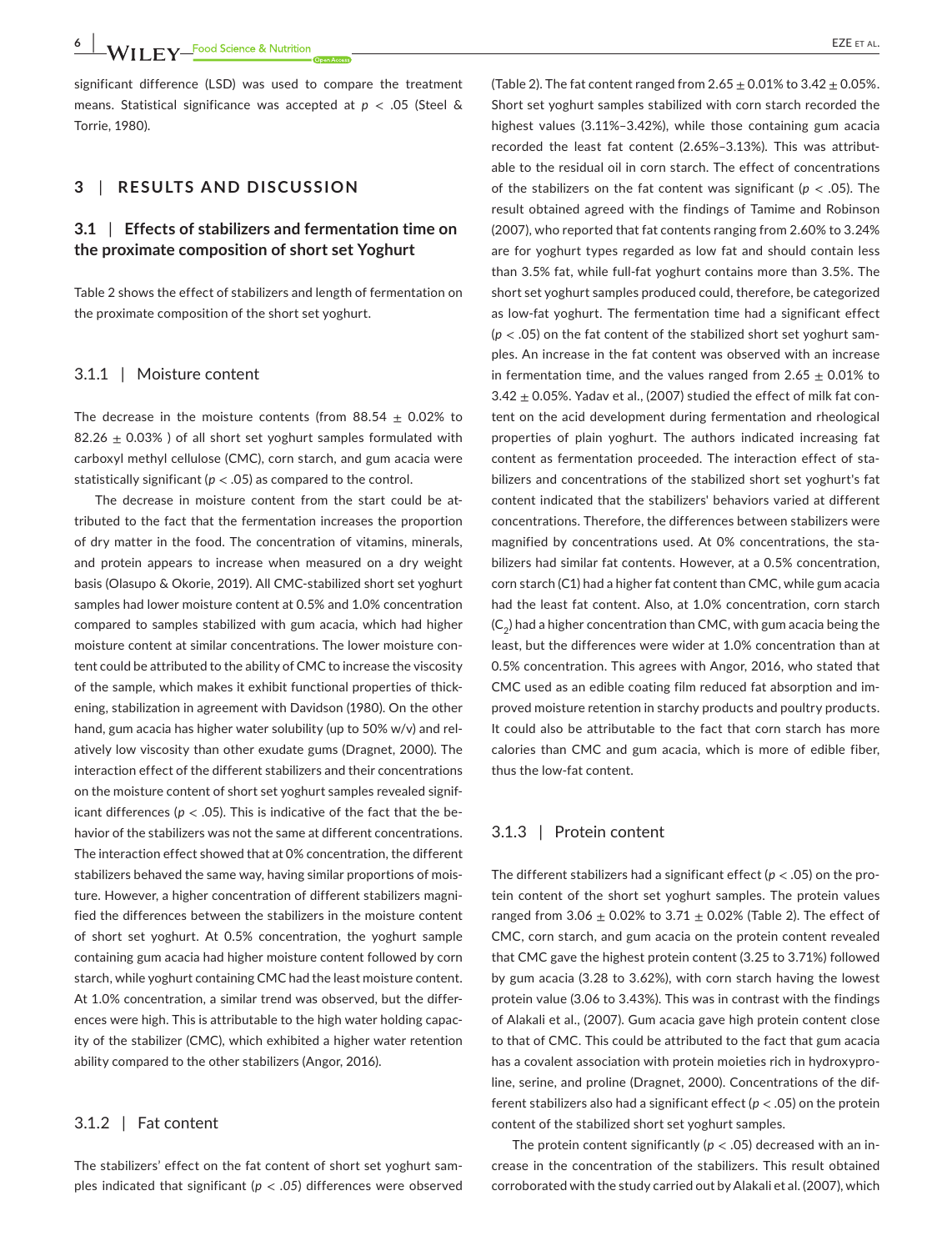**TABLE 1** Ingredient mixers for the production of short set yoghurt samples

| Sample code    | <b>Stabilizer</b>       | <b>Stabilizer concentrations</b><br>$g(\%)$ | Liquid mil $k^a$ (ml) | Starter culture <sup>b</sup><br>(g) | Sugar<br>(g) |
|----------------|-------------------------|---------------------------------------------|-----------------------|-------------------------------------|--------------|
| A              | Control (No stabilizer) | 0.00                                        | 2000                  | 10                                  | 10           |
| <b>B1</b>      | <b>CMC</b>              | 10 g (0.5%)                                 | 2000                  | 10                                  | 10           |
| <b>B2</b>      |                         | $20 g(1.0\%)$                               | 2000                  | 10                                  | 10           |
| C <sub>1</sub> | Corn Starch             | 10 g (0.5%)                                 | 2000                  | 10                                  | 10           |
| C <sub>2</sub> |                         | $20 g(1.0\%)$                               | 2000                  | 10                                  | 10           |
| D <sub>1</sub> | Gum Acacia              | 10 g (0.5%)                                 | 2000                  | 10                                  | 10           |
| D <sub>2</sub> |                         | $20 g(1.0\%)$                               | 2000                  | 10                                  | 10           |

 $^{\rm a}$ Liquid milk produced by dissolving 250 g powdered milk  $+$  10 g of sugar and made up to 2 L with water.

<sup>b</sup>Starter culture = Yoghurmet.

reported that a higher concentration of stabilizers reduces the nutritional quality of yoghurt samples by causing a reduction in the protein content of yoghurt due to the dilution effect. Protein contents significantly (*p* < .05) increased with an increase in fermentation time. This trend could be traced to the concentration of proteins in the yoghurt samples due to moisture loss, which caused an increase in other components. The range of values obtained was lower than that reported by Bibiana et al. (2014), who found out that the protein contents of other brands of yoghurt sold in Owerri, Imo state, were within the range of 3.76% to 5.08%. The interaction effect between the different stabilizers and their concentrations was found to be significant ( $p < .05$ ) as well. This indicated that the effects of the stabilizers were not the same at different concentrations. It was observed that the 0% concentration of all the stabilizers had similar effects on the protein contents since the absence of the stabilizers did not create a dilution effect. At 0.5%, short set yoghurt samples containing CMC had higher protein content than those stabilized with corn starch. Also, at 1.0% concentration, a similar trend was observed. However, the differences in protein content were wider and smaller at 1% concentration due to more significant moisture loss and increased dilution effect at 1.0% concentration. Fermented milk products are good high-quality protein sources with high biological value (Canadian Dairy Commission, 2007). Therefore, it was observed that the dilution effect caused differences in the type and quantity of stabilizers used. It was observed that gum acacia gave high protein content at 1.0% concentration due to higher reaction rates; a higher quantity of protein was observed at the higher temperature of incubation for short set yoghurt.

## 3.1.4 | Ash contents

The addition of CMC, corn starch, and gum acacia, each at levels of 0%, 0.5%, and 1.0% concentrations, caused significant differences (*p* < .05) between the ash contents of short set yoghurt samples to which different stabilizers were added. CMC recorded the highest percent ash content, presumably due to the high sodium content of CMC (Benyounes, 2012). The effect of different concentrations (0%, 0.5%, and 1.0%) of the stabilizers was found to be significant

 $(p < .05)$  for the short set yoghurt samples. The ash content was highest at 1.0% concentration and lowest at 0% concentration due to the higher quantity of stabilizer at 1.0% concentrations. It was observed that percent ash content generally increased with an increase in fermentation time. This increase was found to be highly significant ( $p < .05$ ) due to the concentration effect resulting from moisture loss. There was increase in ash content from  $0.34 \pm 0.02\%$ to 0.79  $\pm$  0.01% as fermentation time progressed (Table 1). The values obtained could be compared with the range given by Mbaeyi and Awaziem (2007), who reported yoghurt to contain ash from 0.49% to 0.98%. The interaction effects between the three different stabilizers and their concentrations were found to be significant (*p* < .05) (Table 2). This was in contrast with the reported work of Alakali et al., (2007). This significant interaction suggested that the differences in ash content due to stabilizers varied at different concentrations.

# **3.2** | **Effects of stabilizers and fermentation time on the physicochemical properties of short set Yoghurt**

Tables 3 and 4 show the effect of stabilizers (type and concentration) and length of fermentation on the physicochemical properties of the short set yoghurt samples.

## 3.2.1 | pH

The short set yoghurt samples containing 0%, 0.5%, and 1.0% of CMC, corn starch, and gum acacia indicated that the differences between effects of stabilizers were not significant between CMC and corn starch but differed significantly ( $p < .05$ ) from gum acacia. Although titratable acidity production in yoghurt containing corn starch was higher than yoghurt containing CMC (Table 4), the pH of the yoghurt samples containing CMC and corn starch was similar, suggesting that the pH of yoghurt containing corn starch had a higher buffering capacity. This was unlike the yoghurt containing gum acacia, which appeared to be less buffered. However, CMC gave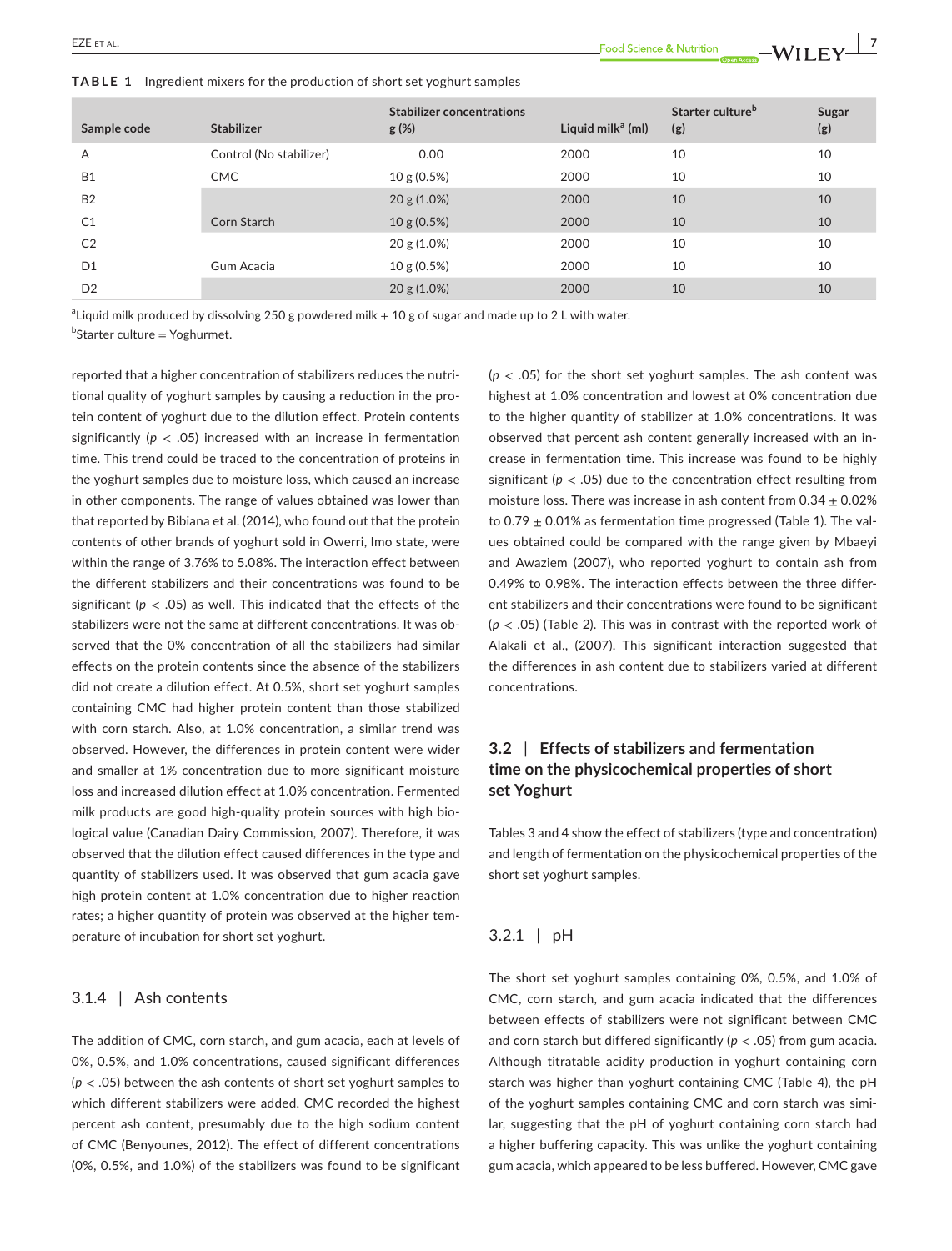|  | TABLE 2 Effect of fermentation period (hours) on the proximate properties of short set Yoghurt |  |  |  |  |
|--|------------------------------------------------------------------------------------------------|--|--|--|--|
|--|------------------------------------------------------------------------------------------------|--|--|--|--|

| Proximate  |                         | Fermentation period (hr)      |                               |                         |                               |                        |                               |  |  |
|------------|-------------------------|-------------------------------|-------------------------------|-------------------------|-------------------------------|------------------------|-------------------------------|--|--|
| parameters | Sample 0                |                               | $\mathbf{1}$                  | $\overline{2}$          | 3                             | $\overline{4}$         | 5                             |  |  |
| Moisture   | A                       | $88.54 \pm 0.02^a$            | $87.59 \pm 0.33^b$            | $86.81 \pm 0.53^b$      | $84.33 \pm 1.13^c$            | $82.63 \pm 0.02^d$     | $82.46 \pm 0.03$ <sup>d</sup> |  |  |
|            | $B_1$                   | $84.77 \pm 0.02^a$            | $84.65 \pm 0.02^b$            | $84.29 \pm 0.02^c$      | $84.12 \pm 0.03^d$            | $83.78 \pm 0.02^e$     | $83.40 \pm 0.03$ <sup>f</sup> |  |  |
|            | $\mathsf{B}_2$          | $84.41 \pm 0.02^a$            | $84.29 \pm 0.02^b$            | $84.09 \pm 0.02^c$      | $83.85 \pm 0.02$ <sup>d</sup> | $83.26 \pm 0.03^e$     | $82.78 \pm 0.03$ <sup>f</sup> |  |  |
|            | $\mathsf{C}_\mathsf{1}$ | $85.63 \pm 0.02^a$            | $85.20\pm0.02^{\mathrm{b}}$   | $85.10 \pm 0.03^c$      | $84.85 \pm 0.02^d$            | $84.59 \pm 0.02^e$     | $83.62 \pm 0.03^{\rm f}$      |  |  |
|            | $\mathsf{C}_2$          | $85.43\pm0.02^{\mathrm{a}}$   | $84.75 \pm 0.02^b$            | $84.21 \pm 0.02^c$      | $84.15 \pm 0.03^d$            | $82.79 \pm 0.02^e$     | $82.26 \pm 0.03$ <sup>f</sup> |  |  |
|            | $\mathsf{D}_1$          | $86.97 \pm 0.02$ <sup>a</sup> | $86.44 \pm 0.02^b$            | $85.76\pm0.03^{\rm c}$  | $85.51 \pm 0.03^d$            | $84.73\pm0.03^{\rm e}$ | $84.27 \pm 0.03$ <sup>f</sup> |  |  |
|            | $D_2$                   | $86.43\pm0.02^{\mathrm{a}}$   | $86.41 \pm 0.03$ <sup>a</sup> | $86.33 \pm 0.03^b$      | $85.24 \pm 0.03$              | $84.59 \pm 0.09^d$     | $84.23 \pm 0.03^e$            |  |  |
| Fat        | A                       | $3.12 \pm 0.04^c$             | $3.13 \pm 0.02^c$             | $3.15\pm0.02^{\rm c}$   | $3.25 \pm 0.01^b$             | $3.28 \pm 0.02^{ab}$   | $3.33 \pm 0.05^a$             |  |  |
|            | $B_1$                   | $2.93 \pm 0.01^c$             | $2.92\pm0.04^c$               | $2.94 \pm 0.03^c$       | $3.07\pm0.05^{\rm b}$         | $3.11 \pm 0.02^b$      | $3.23 \pm 0.02^a$             |  |  |
|            | $B_2$                   | $2.98 \pm 0.02$ <sup>de</sup> | $2.97 \pm 0.02^{\text{de}}$   | $3.04 \pm 0.06^d$       | $3.16 \pm 0.04^c$             | $3.26 \pm 0.02^b$      | $3.35 \pm 0.05^a$             |  |  |
|            | $C_1$                   | $3.11 \pm 0.02^b$             | $3.12 \pm 0.02^b$             | $3.15 \pm 0.02^b$       | $3.21 \pm 0.04^a$             | $3.25 \pm 0.02^a$      | $3.25 \pm 0.01^a$             |  |  |
|            | $C_2$                   | $3.18 \pm 0.02^d$             | $3.20 \pm 0.01$ cd            | $3.24 \pm 0.04$ cd      | $3.25 \pm 0.05^c$             | $3.34 \pm 0.02^b$      | $3.42 \pm 0.05^a$             |  |  |
|            | $D_1$                   | $2.67 \pm 0.02$ cd            | $2.65 \pm 0.01^e$             | $2.65 \pm 0.02^d$       | $2.70 \pm 0.01^{bc}$          | $2.73 \pm 0.02^b$      | $2.85 \pm 0.06^a$             |  |  |
|            | $D_2$                   | $2.70 \pm 0.06^c$             | $2.71 \pm 0.02^c$             | $2.70 \pm 0.01^{\circ}$ | $2.85 \pm 0.02^b$             | $2.92 \pm 0.11^b$      | $3.13\pm0.01^{\rm a}$         |  |  |
| Protein    | Α                       | $3.37 \pm 0.03^d$             | $3.36 \pm 0.04^d$             | $3.38 \pm 0.02$ cd      | $3.43\pm0.02^{\rm c}$         | $3.59 \pm 0.02^b$      | $3.67 \pm 0.06^a$             |  |  |
|            | $B_1$                   | $3.35 \pm 0.04^c$             | $3.32 \pm 0.02^{bc}$          | $3.33 \pm 0.03^b$       | $3.64 \pm 0.03^a$             | $3.68 \pm 0.01^b$      | $3.71 \pm 0.02^a$             |  |  |
|            | $B_2$                   | $3.31 \pm 0.02^c$             | $3.28 \pm 0.04^c$             | $3.34 \pm 0.04^c$       | $3.43 \pm 0.02^b$             | $3.46 \pm 0.01^a$      | $3.53 \pm 0.05^a$             |  |  |
|            | $\mathsf{C}_\mathsf{1}$ | $3.13\pm0.03^{\rm c}$         | $3.18\pm0.02^{\rm c}$         | $3.26 \pm 0.05^{\rm b}$ | $3.31\pm0.02^b$               | $3.43 \pm 0.04^a$      | $3.47 \pm 0.03^a$             |  |  |
|            | $\mathsf{C}_2$          | $3.06\pm0.02^{\rm d}$         | $3.12\pm0.04^c$               | $3.12 \pm 0.03^c$       | $3.28 \pm 0.02^b$             | $3.34 \pm 0.04^a$      | $3.34 \pm 0.03^a$             |  |  |
|            | $D_1$                   | $3.33\pm0.04^{\rm d}$         | $3.32 \pm 0.03^d$             | $3.33 \pm 0.04^d$       | $3.43 \pm 0.02^b$             | $3.56 \pm 0.03^b$      | $3.62 \pm 0.04^a$             |  |  |
|            | $\mathsf{D}_2$          | $3.29 \pm 0.02$               | $3.28 \pm 0.05^{\circ}$       | $3.29 \pm 0.02^c$       | $3.34 \pm 0.05^{bc}$          | $3.39 \pm 0.03^{ab}$   | $3.44 \pm 0.003$ <sup>a</sup> |  |  |
| Ash        | Α                       | $0.34 \pm 0.02^e$             | $0.54 \pm 0.02^d$             | $0.56 \pm 0.02^d$       | $0.61 \pm 0.01^c$             | $0.65 \pm 0.02^b$      | $0.69 \pm 0.02^a$             |  |  |
|            | $B_1$                   | $0.65 \pm 0.05^{bc}$          | $0.58 \pm 0.03^c$             | $0.63 \pm 0.04^{bc}$    | $0.70 \pm 0.01^{ab}$          | $0.75 \pm 0.05^a$      | $0.76 \pm 0.03$ <sup>a</sup>  |  |  |
|            | $\mathsf{B}_2$          | $0.61 \pm 0.02^b$             | $0.62 \pm 0.03^b$             | $0.65 \pm 0.04^b$       | $0.76 \pm 0.04$ <sup>a</sup>  | $0.78 \pm 0.02^a$      | $0.79 \pm 0.01^a$             |  |  |
|            | $C_1$                   | $0.56 \pm 0.04^b$             | $0.57 \pm 0.05^{\rm b}$       | $0.57 \pm 0.02^{\rm a}$ | $0.66 \pm 0.03^a$             | $0.69 \pm 0.01^a$      | $0.71 \pm 0.04^a$             |  |  |
|            | $C_2$                   | $0.56\pm0.03^{\rm a}$         | $0.59 \pm 0.08^a$             | $0.59 \pm 0.02^a$       | $0.68 \pm 0.01^a$             | $0.66 \pm 0.01^a$      | $0.69 \pm 0.02^{\rm a}$       |  |  |
|            | $D_1$                   | $0.47\pm0.05^{\rm c}$         | $0.53 \pm 0.03^{bc}$          | $0.54 \pm 0.03^b$       | $0.63 \pm 0.01^{\rm a}$       | $0.68\pm0.01^{\rm a}$  | $0.66 \pm 0.04$ <sup>a</sup>  |  |  |
|            | $\mathsf{D}_2$          | $0.50 \pm 0.02^b$             | $0.52 \pm 0.04^b$             | $0.52 \pm 0.04^b$       | $0.64 \pm 0.05^{\text{a}}$    | $0.69 \pm 0.01^a$      | $0.69 \pm 0.00^a$             |  |  |

*Note:* Mean ± *SD* of triplicate readings.

Values with a different superscript in the same column are significantly different.

Keys: Fermentation period: 0-5 hr; Sample A = Short set yoghurt without any stabilizer; Sample B<sub>1</sub> = Short set yoghurt with 0.5% CMC; Sample  $B_2$  = Short set yoghurt with 1.0% CMC; Sample C<sub>1</sub> = Short set yoghurt with 0.5% Corn starch; Sample C<sub>2</sub> = Short set yoghurt with 1.0% Corn starch; Sample  $D_1$  = Short set yoghurt with 0.5% Gum acacia; Sample  $D_2$  = Short set yoghurt with 1.0% Gum acacia.

the highest pH value when compared to the other stabilizers. This could be attributed to the fact that CMC is a stabilizer that is more soluble in alkali conditions and insoluble in acidic conditions and has an optimum pH range of 6.0-8.5 (1 in 100 solutions) (Dragnet, 2000). It could also be attributable to a lower level of fermentation of CMC. It gave a higher pH value than corn starch and gum acacia, which was somehow more fermented. The differences caused by the concentration of the stabilizers on the pH value of short set yoghurts were statistically significant (*p* < .05). This means that the pH generally decreased with an increase in the concentration of the stabilizers, but the nature of the decrease was significantly (*p* < .05) different for different stabilizers. The pH of the yoghurt with no stabilizer 0% (control) differed significantly from those of 0.5% and

1.0% concentrations. The highest pH was produced at 0.5% concentration by CMC and corn starch. The lowest pH was produced at 0.5% concentration by gum acacia. This low pH value of gum acacia could be as a result that gum acacia as a stabilizer has an optimum pH range of 4.5 (William and Phillips, 2009), which lowered the pH of the yoghurt prepared with this stabilizer. It could also be attributed to the stability of gum acacia in acid conditions and high solubility (Eqbal & Abdullah, 2013) or that gum acacia was also fermented along with lactose and possesses lower buffering capacity. The decrease in pH as the concentration rises may be attributable to the continued fermentation of the lactic acid bacteria and the acidity effect of the added stabilizers (Ibrahim & Khalifa, 2015). Fermentation time had a significant (*p* < .05) effect on the pH value obtained for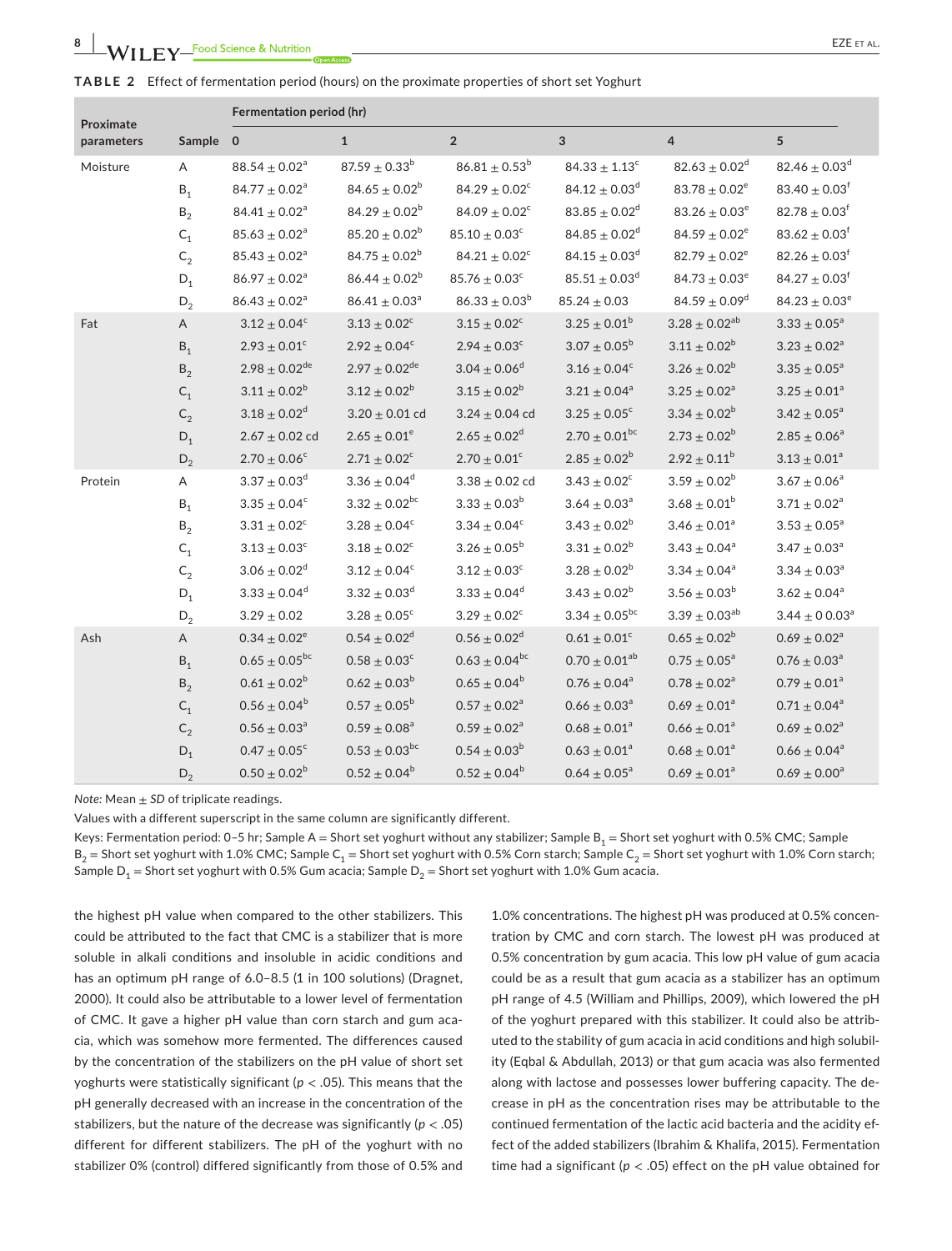**Physicochemical** 

| Physicochemical<br>parameters | Sample                  | 0                            | $\mathbf{1}$                   | $\overline{2}$                 | $\mathbf{3}$                   | 4                             | 5                              |
|-------------------------------|-------------------------|------------------------------|--------------------------------|--------------------------------|--------------------------------|-------------------------------|--------------------------------|
| pH                            | Α                       | $6.19 \pm 0.03$ <sup>a</sup> | $6.18 \pm 0.03$ <sup>a</sup>   | $6.18 \pm 0.01^a$              | $5.09 \pm 0.03^b$              | $4.52 \pm 0.02^c$             | $4.18 \pm 0.02^d$              |
|                               | $\mathsf{B}_1$          | $6.27 \pm 0.01^a$            | $6.26 \pm 0.01^a$              | $6.25 \pm 0.02^a$              | $5.16 \pm 0.04^b$              | $4.85 \pm 0.04^c$             | $4.15 \pm 0.04^d$              |
|                               | $\mathsf{B}_2$          | $6.25 \pm 0.02^a$            | $6.25 \pm 0.02^a$              | $6.23 \pm 0.02^a$              | $5.23 \pm 0.01^b$              | $4.97 \pm 0.03^c$             | $4.20 \pm 0.01$ <sup>d</sup>   |
|                               | $\mathsf{C}_\mathsf{1}$ | $6.18 \pm 0.01^a$            | $6.17 \pm 0.01^a$              | $6.17 \pm 0.03^a$              | $5.06 \pm 0.05^{\rm b}$        | $4.84\pm0.04^{\rm c}$         | $4.45 \pm 0.03^d$              |
|                               | $\mathsf{C}_2$          | $6.17 \pm 0.03$ <sup>a</sup> | $6.16 \pm 0.02$ <sup>a</sup>   | $6.13 \pm 0.03$ <sup>a</sup>   | $5.09 \pm 0.02^b$              | $4.93\pm0.03^{\rm c}$         | $4.45 \pm 0.03^d$              |
|                               | $D_1$                   | $5.99\pm0.04^{\rm a}$        | $6.96 \pm 0.02^{\rm a}$        | $5.84 \pm 0.02^b$              | $5.76 \pm 0.04^c$              | $4.96 \pm 0.02^d$             | $4.10 \pm 0.03^e$              |
|                               | $D_2$                   | 5.89 $\pm$ 0.02 <sup>d</sup> | $5.87 \pm 0.05^{ab}$           | 5.84 $\pm$ 0.02 <sup>bc</sup>  | $5.81\pm0.02^{\circ}$          | $4.49 \pm 0.02^d$             | $4.14 \pm 0.04^e$              |
| <b>TTA</b>                    | Α                       | $0.29 \pm 0.01$ <sup>d</sup> | $0.30 \pm 0.01$ cd             | $0.31 \pm 0.00$ <sup>d</sup>   | $0.63 \pm 0.00^b$              | $0.75 \pm 0.00^{\rm a}$       | $0.75 \pm 0.00^a$              |
|                               | $B_1$                   | $0.29 \pm 0.01^e$            | $0.30 \pm 0.00^{de}$           | $0.31 \pm 0.00^d$              | $0.52 \pm 0.00^{\circ}$        | $0.55 \pm 0.02^b$             | $0.69 \pm 0.00^a$              |
|                               | $\mathsf{B}_2$          | $0.48\pm0.00^{\rm e}$        | $0.48 \pm 0.00^e$              | $0.54 \pm 0.00^{\rm d}$        | $0.56 \pm 0.00^c$              | $0.59 \pm 0.00^{\rm b}$       | $0.69 \pm 0.00^a$              |
|                               | $\mathsf{C}_1$          | $0.36 \pm 0.00$ <sup>d</sup> | $0.39\pm0.00^{\rm c}$          | $0.39\pm0.00^{\rm c}$          | $0.59 \pm 0.00^{\rm b}$        | $0.60 \pm 0.01^b$             | $0.70 \pm 0.04^a$              |
|                               | $C_2$                   | $0.28 \pm 0.01^f$            | $0.30 \pm 0.01^e$              | $0.39 \pm 0.00$ <sup>d</sup>   | $0.52 \pm 0.00^{\circ}$        | $0.59 \pm 0.00$ <sub>h</sub>  | $0.70 \pm 0.01^a$              |
|                               | $D_1$                   | $0.55 \pm 0.00^e$            | $0.57 \pm 0.03^e$              | $0.61 \pm 0.00^d$              | $0.65 \pm 0.00^{\circ}$        | $0.75 \pm 0.00^b$             | $0.84 \pm 0.00^a$              |
|                               | $D_2$                   | $0.34 \pm 0.00^e$            | $0.35 \pm 0.00^e$              | $0.36 \pm 0.00$ <sup>d</sup>   | $0.69\pm0.00^{\circ}$          | $0.79 \pm 0.00^b$             | $0.89 \pm 0.02^a$              |
| Viscosity                     | Α                       | $1.48\pm0.03^{\rm e}$        | $8.17 \pm 0.05^d$              | $8.87 \pm 0.32^d$              | $103.92 \pm 1.52^c$            | $197.89 \pm 1.06^b$           | $119.62 \pm 0.70^a$            |
|                               | $\mathsf{B}_1$          | $58.31 \pm 1.79^e$           | $96.66 \pm 1.36^e$             | $98.74 \pm 1.43^d$             | $154.30 \pm 3.21$ <sup>c</sup> | $166.27 \pm 2.97^b$           | $264.00 \pm 2.39^a$            |
|                               | $\mathsf B_2$           | $97.74 \pm 0.49^e$           | $105.06 \pm 0.84$ <sup>d</sup> | $106.41 \pm 0.90$ <sup>d</sup> | $161.76 \pm 1.04^c$            | $169.88 \pm 1.58^b$           | $275.57 \pm 4.08^a$            |
|                               | $\mathsf{C}_\mathsf{1}$ | $2.45 \pm 0.04^e$            | $784.00 \pm 0.01$ <sup>d</sup> | $8.45\pm0.05^{\rm d}$          | $120.62 \pm 0.48^c$            | $128.45 \pm 0.78^{\rm b}$     | $239.51 \pm 1.81^a$            |
|                               | $\mathsf{C}_2$          | $3.02\pm0.04^{\text{d}}$     | $8.10\pm0.03^{\rm c}$          | $8.55\pm0.03^{\circ}$          | $130.60 \pm 0.77^b$            | $130.65 \pm 0.82^b$           | $248.47 \pm 1.26^a$            |
|                               | $\mathsf{D}_1$          | $1.49 \pm 0.03^e$            | $4.85 \pm 0.25^{\circ}$        | $5.99 \pm 0.13^d$              | $90.82 \pm 1.42^c$             | $106.26 \pm 1.54^b$           | $120.68 + 429$ <sup>a</sup>    |
|                               | $D_2$                   | $2.5\pm0.03^{\rm e}$         | $5.19 \pm 0.02^d$              | $6.18 \pm 0.03^d$              | $101.36\pm1.28^c$              | $111.00 \pm 1.20^b$           | $126.49 \pm 2.93$ <sup>a</sup> |
| <b>Total Solid</b>            | $\mathsf A$             | $11.64 \pm 0.02^d$           | $12.41 \pm 0.35^c$             | $13.91\pm0.53^{\circ}$         | $15.67 \pm 1.13^{\rm b}$       | $17.37 \pm 0.02^a$            | $17.54 \pm 0.03^a$             |
|                               | $\mathsf{B}_1$          | $15.23 \pm 0.02^{\dagger}$   | $15.35 \pm 0.02^e$             | $15.70 \pm 0.02^d$             | $15.88 \pm 0.03^c$             | $16.22 \pm 0.02^a$            | $16.60 \pm 0.03$ <sup>a</sup>  |
|                               | $\mathsf{B}_2$          | $15.59 \pm 0.02^f$           | $15.71 \pm 0.02^e$             | $15.90 \pm 0.02^d$             | $16.36 \pm 0.03^c$             | 16.74 $\pm$ 0.03 <sup>b</sup> | $17.22 \pm 0.03^a$             |
|                               | $\mathsf{C}_\mathsf{1}$ | $14.37 \pm 0.02^d$           | $14.80 \pm 0.02^c$             | $14.89 \pm 0.03^c$             | $15.15 \pm 0.02^{bc}$          | $15.41 \pm 0.02^b$            | $16.05 \pm 0.58$ <sup>a</sup>  |
|                               | $C_2$                   | $14.57 \pm 0.02^f$           | $15.25 \pm 0.02^e$             | $15.79 \pm 0.02^d$             | $15.85\pm0.03^{\circ}$         | $17.44 \pm 0.04^b$            | $17.74 \pm 0.03^a$             |
|                               | $D_1$                   | $13.03 \pm 0.02^f$           | $13.56 \pm 0.02^e$             | $14.24 \pm 0.03^d$             | $14.49 \pm 0.03^c$             | $15.27 \pm 0.03^b$            | $15.74 \pm 0.03^a$             |
|                               | $D_2$                   | $13.57 \pm 0.02^d$           | $13.59 \pm 0.03^d$             | $13.67 \pm 0.03^d$             | $14.76 \pm 0.03^c$             | $15.40 \pm 0.09^b$            | $15.70 \pm 0.13^a$             |

*Notes:* Mean ± *SD* of triplicate readings. Values with different superscripts in the same column are significantly different. Keys: Fermentation period: 0–5 hr; Sample A = Short set yoghurt without any stabilizer; Sample B<sub>1</sub> = Short set yoghurt with 0.5% CMC; Sample B<sub>2</sub> = Short set yoghurt with 1.0% CMC; Sample C<sub>1</sub> = Short set yoghurt with 0.5% Corn starch; Sample C<sub>2</sub> = Short set yoghurt with 1.0% Corn starch; Sample D<sub>1</sub> = Short set yoghurt with 0.5% Gum acacia; Sample  $D_2$  = Short set yoghurt with 1.0% Gum acacia.

short set yoghurt samples. The pH values decreased (6.27  $\pm$  0.01 to 4.10  $\pm$  0.03) as fermentation time increased. This decrease in pH as fermentation progressed could be attributed to the increased and sustained metabolic activity of acid-producing microorganisms (Gassem & Abu-Tarboush, 2000), resulting in the continued production of lactic acid with consequent depression of pH. The result also revealed a significant ( $p < .05$ ) difference in the interaction effect between the different stabilizers and their concentrations. The interaction effect between stabilizers and concentration for the short set yoghurt samples at 0.5% and 1.0% concentrations did not magnify much difference between the stabilizers. Due to higher reaction rates of yoghurt produced with the short set method, the final pH produced in 5 hr was below 4.5.

## 3.2.2 | Total titratable acidity (TTA)

Titratable acidity values of the short set yoghurt samples containing CMC, corn starch, and gum acacia at 0%, 0.5%, and 1.0% concentrations showed significant differences ( $p < .05$ ) between the stabilizers, with gum acacia giving the highest values for TTA (Table 3). The differences caused by concentrations of stabilizers on the short set were statistically significant ( $p <$  .05). It was observed that the addition of CMC at the level of 1.0% concentration depressed the production of lactic acid. This was clearly shown in Table 4 by the production rate of lactic acid in the presence of a high level of CMC. It was shown that at 0% concentration, the production rate of lactic acid was 0.12% per hour, but this depressed to 0.09% per hour when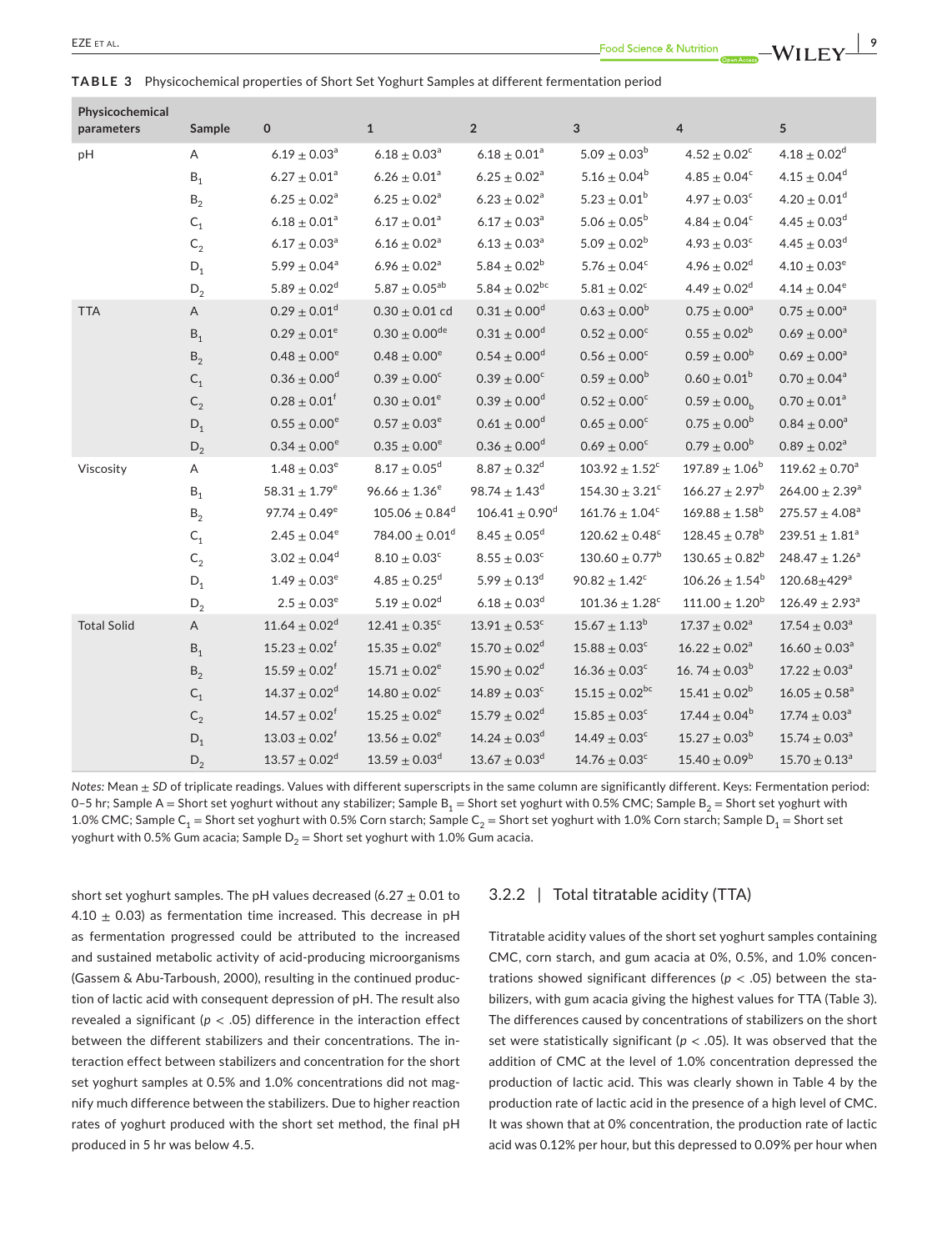| <b>TABLE 4</b> Rate of fermentation of short set yoghurt samples |  |
|------------------------------------------------------------------|--|
|------------------------------------------------------------------|--|

| <b>Short Set yoghurt</b><br>(SSY) Stabilizers | Conc. of<br>stabilizer (%) | <b>MC(%/</b><br>hr) | <b>Viscosity</b><br>(cP/hr) | <b>TTA (%/</b><br>hr) | pH (unit/hr) | TVC (cfu/<br>ml/hr) | $LAB$ (cfu/<br>ml/hr) | Vit. $B_3$<br>mg/ml/hr |
|-----------------------------------------------|----------------------------|---------------------|-----------------------------|-----------------------|--------------|---------------------|-----------------------|------------------------|
| SSY CMC                                       | $\mathbf 0$                | 1.36                | 28.13                       | 0.12                  | 0.46         | 0.65                | 0.36                  | 0.08                   |
|                                               | 0.5                        | 0.28                | 36.94                       | 0.09                  | 0.45         | 1.76                | 0.6                   | 0.02                   |
|                                               | 1.0                        | 0.33                | 32.54                       | 0.04                  | 0.43         | 0.13                | 0.34                  | 0.01                   |
| <b>SSY Corn Starch</b>                        | $\mathbf 0$                | 1.36                | 28.13                       | 0.12                  | 0.46         | 0.65                | 0.36                  | 0.08                   |
|                                               | 0.5                        | 0.35                | 47.41                       | 0.07                  | 0.39         | 0.58                | 0.32                  | 0.01                   |
|                                               | 1.0                        | 0.62                | 20.48                       | 0.09                  | 0.37         | 0.53                | 0.44                  | 0.01                   |
| SSY Gum Acacia                                | $\mathsf{O}$               | 1.36                | 28.13                       | 0.12                  | 0.46         | 0.65                | 0.36                  | 0.08                   |
|                                               | 0.5                        | 0.54                | 28.14                       | 0.06                  | 0.36         | 0.77                | 1.28                  | 0.02                   |
|                                               | 1.0                        | 0.50                | 29.52                       | 0.13                  | 0.37         | 0.90                | 0.27                  | 0.02                   |

*Note: Mean*  $\pm$  *SD* of triplicate readings. Values with a different superscript in the same column are significantly different. Keys: MC, Moisture content; TVC, Total viable count; LAB, Lactic acid bacteria; TTA, Total titratable acidity; Vit. B<sub>3</sub>, Niacin content.

CMC increased to 0.5%. When CMC increased to 1% concentration, the lactic acid production depressed further to 0.04% per hour.

CMC is an anionic, water-soluble polymer capable of forming a very viscous solution. CMC is insoluble in acidic conditions and more soluble in alkali conditions, and the solubility is pH-dependent (Ergun et al., 2016). Therefore, the low acid production could be attributed to its formation of highly viscous systems, which caused diffusion resistance that reduced mobility of reactants and the consequence was the reduction of the rate at which the reacting species came together for fermentation to take place (Alakali et al., 2007). It could also be observed from Table 4 that significant interaction between stabilizers and concentrations of the different stabilizers suggests that the different concentrations of the stabilizers magnified the differences in the niacin content between the stabilizers. At 1.0% concentration, the rate of elaboration of niacin reduced further and maintained the differences observed at 0.5% concentration. Gum acacia did not impede the production of titratable acidity. Instead, the higher concentration of gum acacia resulted in a higher lactic acid production rate (Table 4). It was seen that at 0.5% concentrations, the rate of lactic acid production by gum acacia was 0.01% per hour, while at 1.0% concentration, it increased to 0.05% per hour. Gum acacia is a stabilizer that functions as an emulsifying agent in milk products by producing a firmer texture (Roeper, 2014). Gum acacia has high water solubility (up to 50%. w/v) and relatively low viscosity than other exudate gums. This polymer's highly branched molecular structure and relatively low molecular weight are responsible for these properties (Dragnet, 2000). The low viscosity of gum acacia allowed greater freedom of mobility of reactants, which enabled reacting species to come together for fermentation to take place. The titratable acidity of the short set yoghurt samples stabilized with corn starch at the level of 0%, 0.5%, and 1.0% concentrations had a less inhibitory effect on the production of titratable acidity compared to CMC at similar concentrations. It was seen from Table 4 that the rate of change at 0.5% concentration was 0.07% and 0.09% per hour in the short set. Therefore, the result shows that corn starch in concentrations beyond 0.5% and 1.0% could be wastage unless used in combination with other stabilizers with lower

viscous properties. It is possible that whereas the lactic acid bacteria were not fermenting CMC, they could ferment corn starch and gum acacia to some extent.

Hence, the higher concentration of corn starch and gum acacia resulted in a higher rate change. The fermentation time had a significant effect ( $p < .05$ ) on the total titratable acid of short set yoghurt samples. It was observed that TTA improved as fermentation time progressed. The TTA values for short set yoghurt ranged from 0.29  $\pm$  0.01% to 0.89  $\pm$  0.02%. This result agreed with those previously reported for other Labnehs (a strained yoghurt used for sandwiches in an Arab country) (Benkerroum and Tamime, 2004). It also agreed with the findings of Ahmad (1994), who reported that the total titratable acidity ranged from 0.87% to 1.13%. The interaction effect of stabilizers and concentrations was significant (*p* < .05), suggesting that the effects caused by different stabilizers used were different at different concentrations.

## 3.2.3 | Viscosity

The viscosity values obtained for the short set yoghurt samples stabilized with CMC, corn starch, and gum acacia at 0, 0.5, and 1.0% concentrations showed that significant differences (*p* < .05) were found between the different stabilizers (Table 3). The differences in viscosities have been attributed to the chemical and physical characteristics of the stabilizers used. CMC can form high viscous colloidal solutions with water, insoluble in ethanol and slightly hygroscopic (Dragnet, 2000). Corn starch can disperse and suspend other ingredients or particulate matter, thereby forming gels and provides the body with food products (Erickson, 2006). On the other hand, gum acacia dissolves easily in water (up to 50%), and the resulting solution does not interact easily with other chemical compounds (ITC, 2008). Therefore, a comparison of the viscosity of gum acacia with sodium carboxyl methylcellulose, a common thickening agent, showed that even at a concentration above 30%, gum acacia solution has a lower viscosity than 1.0% sodium carboxyl methylcellulose at low shear rates. Also, while gum acacia is Newtonian in behavior with viscosity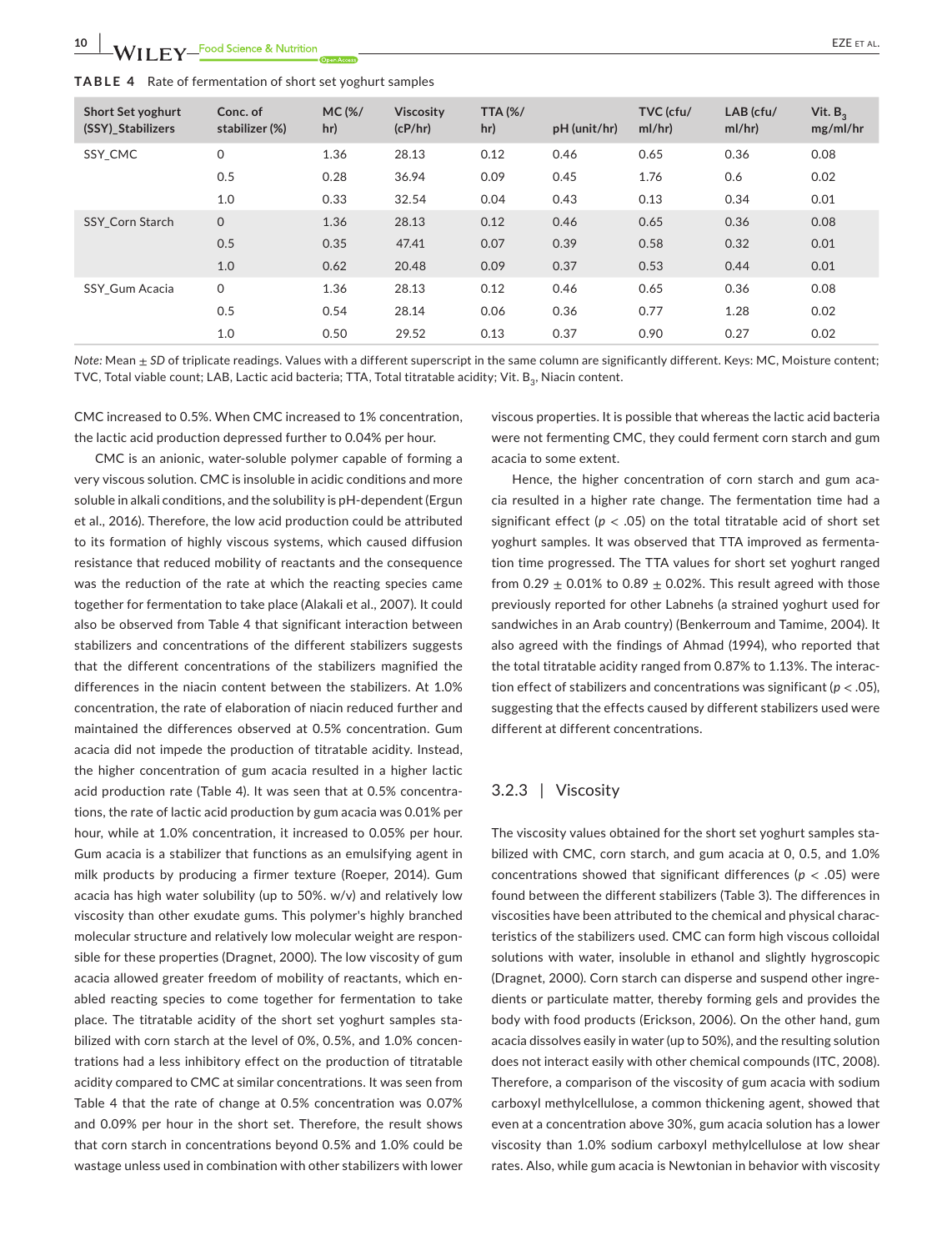being shear rate-independent, sodium carboxyl methylcellulose displayed non-Newtonian shear thinning characteristics (Williams & Phillips, 2009).

The viscosity of gum acacia decreased in the presence of electrolytes due to charge screening and at low pH when the carboxyl groups become undissociated (Williams & Phillips, 2009). At 1.0% concentration, CMC recorded the highest viscosity compared to other stabilizers. Viscosity increased significantly (*p* < .05) with an increase in the concentration of each stabilizer, with CMC having the greatest effect. CMC increased from  $58.33 \pm 1.79$  cP at 0% concentration to 152.74  $\pm$  3.21 cP at 1.0% concentration, corn starch increased from 58.33  $\pm$  1.79 cP to 88.23  $\pm$  0.05 cP, and gum acacia increased from 58.33  $\pm$  1.79 cP to 58.76  $\pm$  0.08 cP. The rate of increase in viscosity of short set yoghurt, as shown in Table 3, revealed that the increase in viscosity caused by CMC and corn starch peaked at 0.5% concentration. Therefore, further addition of CMC and corn starch would not increase the viscosity of short set yoghurt further. Gum acacia showed a linear relationship, and this implies that as the concentration of the stabilizer increases, viscosity increases. It was observed that there was an increase in viscosity of short set yoghurt as the fermentation time increased.

# 3.2.4 | Total solids

The values presented in Table 4 showed information on the total solids of short set yoghurt samples stabilized with 0%, 0.5%, and 1.0% concentrations of CMC, corn starch, and gum acacia. There was a significant (*p* < .05) difference in the total solids. Total solids were higher in the samples with stabilizers than the control yoghurt sample as the concentration increased. This trend was consistent with the report of Mehanna et al., (2013), in which the total solids, protein, and fat contents were found to be higher in stabilized yoghurt samples. The increment in the total solids was said to have resulted from the stabilizers incorporated in the samples. Samples stabilized with corn starch gave the highest total solids content (17.74  $\pm$  0.03%) followed by CMC (17.22  $\pm$  0.03%), while gum acacia had the least total solids contents (15.74  $\pm$  0.03%). This could be because each polymer chain in a dilute solution of corn starch is hydrated and extended, therefore exhibiting stable consistencies (Edali et al., 2001). The total solid content increased with an increase in fermentation time. This result was in agreement with the findings of Sahid et al., (2002), who reported the total solids content with a range of 13.80% to 18.30%. This result showed that total solids accumulate as fermentation progresses because moisture was lost. The interaction effect between stabilizer and concentrations on the total solids contents was significant ( $p < .05$ ). The increase could be attributed to the accumulation of solid matter during fermentation. CMC incorporated in the short set yoghurt samples significantly had the highest total solids compared to other stabilizers, while 1.0% concentration recorded the highest total solids compared to other concentrations. Therefore, the differences in the effect of the stabilizers were magnified by the concentrations used.

This could be attributed to the coagulation of the protein and carbohydrate during fermentation (Amankwah et al., 2009) as pH decreased. However, due to the higher reaction rate caused by the elevated incubation temperature in the short set yoghurt, higher viscosity was achieved in the short set yoghurt within 5 hr. Interaction effects between stabilizers and their concentration were found significant ( $p < .05$ ). The behaviors of the stabilizers at different concentrations were different for different stabilizers. Thus, an increase in the concentrations of stabilizers magnified the differences in effect between stabilizers.

# **3.3** | **Effects of stabilizers and fermentation time on the microbial qualities of short set Yoghurt**

## 3.3.1 | Total viable count

The total viable count of the short set yoghurt stabilized with CMC, corn starch, and gum acacia showed significant (*p* < .05) differences among the stabilizers. CMC and gum acacia gave the highest values of TVC and lactic acid bacteria counts compared to corn starch for short set yoghurt. Total viable count decreased significantly (*p* < .05) with increased concentration. TVC values for the short set yoghurt samples ranged from  $1.30^4 \pm 2.00$  to  $8.30 \pm 3.00 \times 10^4$  (Table 5). The rate of multiplication of microorganisms indicated that at 0.5% concentration of CMC, the rate of TVC was lower when compared to 1.0% concentration of the same stabilizer. This suggests that this concentration of stabilizer (1.0%) provided the optimum conditions for the growth of the microorganisms. For corn starch and gum acacia, the rate of total viable count production decreased with an increase in the concentration of the stabilizers, apparently because they did not provide optimum conditions for the growth of the microorganisms.

## 3.3.2 | Lactic acid bacteria count

LAB values for short set yoghurt samples at 0% concentration were  $7.8 \times 105$  cfu/ml,  $3.72 \times 10^5$  CFU/ml at 0.5% concentration, and  $2.96 \times 10^5$  CFU/ml at 1.0% concentrations. The LAB count values obtained ranged from  $1.12 \times 10^4 \pm 3.00$  to  $8.40 \times 10^4 \pm 4.24$  CFU / ml. However, the decrease in the activity of the lactic acid bacteria caused an increase in the pH of the yoghurt samples. The rate of LAB multiplication for the short set yoghurt (Table 5) indicated that at 0.5% concentration of CMC, multiplication of LAB was faster when compared to 1.0% concentration. The rate of multiplication of LAB for corn starch and gum acacia showed a decrease with an increase in the concentration of the stabilizer. This could be because the optimum conditions for LAB proliferation were provided at a 0.5% concentration of CMC compared to other concentrations. From Table 5, it was observed that LAB proliferation for the different stabilizers at 0.5% concentration was slow compared to the rate of proliferation of LAB at 1.0% concentration; this could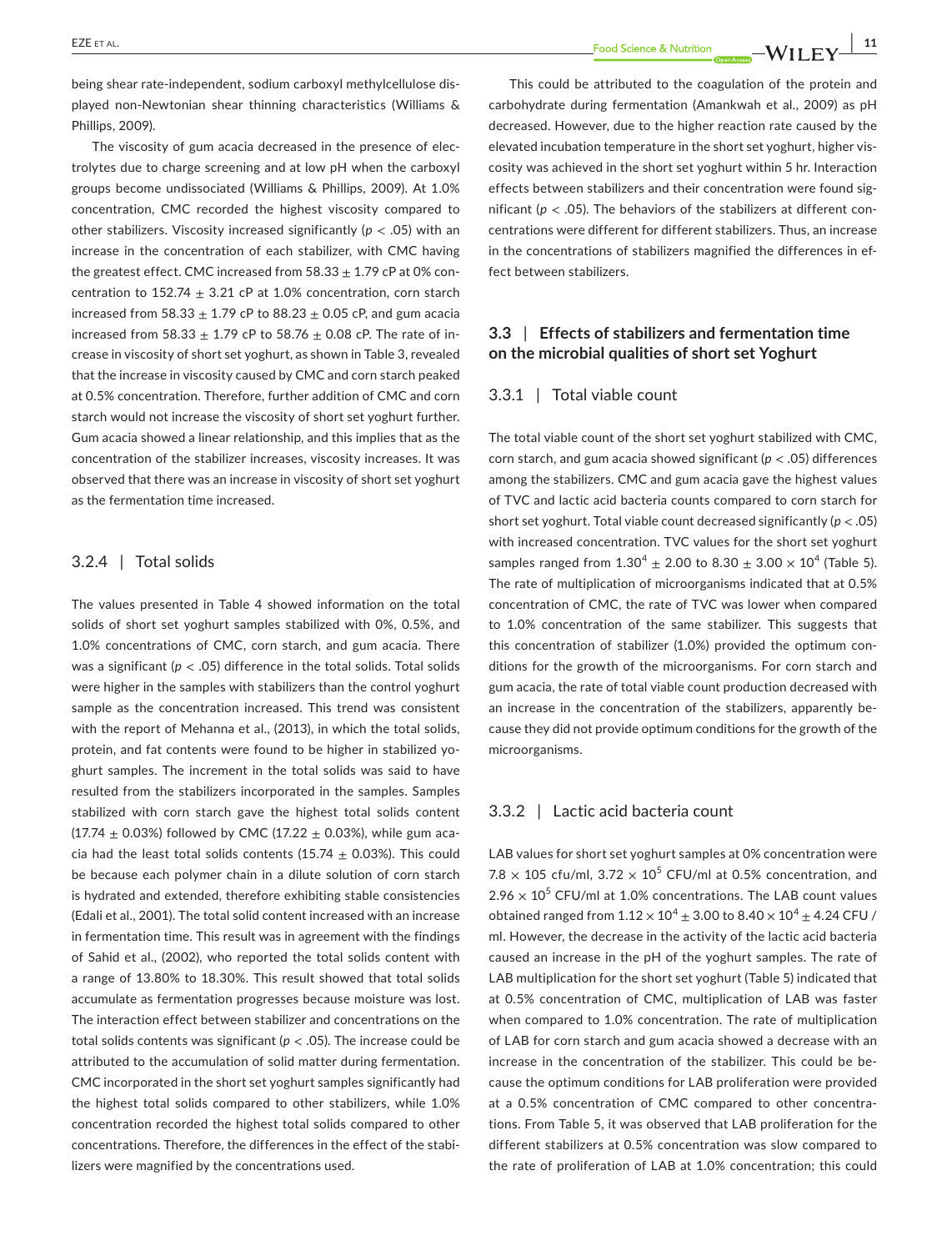| TABLE 5 Microbial properties of short set yoghurt samples |  |
|-----------------------------------------------------------|--|
|-----------------------------------------------------------|--|

| <b>Microbial</b> |                | Fermentation period (hr)     |                              |                               |                              |                   |                              |  |
|------------------|----------------|------------------------------|------------------------------|-------------------------------|------------------------------|-------------------|------------------------------|--|
| parameters       | Sample         | $\mathbf 0$                  | $\mathbf{1}$                 | $\overline{2}$                | 3                            | $\overline{4}$    | 5                            |  |
| <b>TVC</b>       | A              | $2.00 \pm 2.65$ <sup>d</sup> | $7.30 \pm 2.00^{\circ}$      | $1.04 \pm 2.65^{\rm b}$       | $1.17 \pm 2.56^a$            | $1.20 \pm 2.56^a$ | $1.05 \pm 2.65^{\rm b}$      |  |
|                  | $B_1$          | $1.30 \pm 2.00^{\dagger}$    | $2.30 \pm 2.00^e$            | $3.50 \pm 2.65$ <sup>d</sup>  | $4.10 \pm 2.65$ <sup>c</sup> | $9.30 \pm 3.46^b$ | $1.02 \pm 3.00^a$            |  |
|                  | $B_2$          | $1.60 \pm 3.00^{\rm d}$      | $3.00 \pm 3.00^b$            | $2.40 \pm 3.00^c$             | $2.30 \pm 3.00^{\circ}$      | $5.30 \pm 3.00^a$ | $5.20 \pm 3.00^a$            |  |
|                  | $C_1$          | $1.80 \pm 3.00^b$            | $1.90 \pm 3.00^b$            | $2.00 \pm 3.00^b$             | $2.20 x \pm 3.00^b$          | $4.60 \pm 2.00^a$ | $4.20 \pm 2.00^a$            |  |
|                  | $\mathsf{C}_2$ | $1.30 \pm 3.46^{\circ}$      | $2.10 \pm 3.00^b$            | $2.20 \pm 3.00^b$             | $2.40 \pm 3.00^{\circ}$      | $3.90 \pm 3.00^a$ | $4.00 \pm 3.00^a$            |  |
|                  | $D_1$          | $2.10 \pm 1.73^e$            | $3.50 \pm 3.00^d$            | $4.70 \pm 3.46^{\circ}$       | $7.90 \pm 3.46^b$            | $1.07 \pm 2.12^a$ | $8.30 \pm 3.00^a$            |  |
|                  | $D_2$          | $1.80\pm1.73^{\rm e}$        | $2.36 \pm 3.05^d$            | $4.50 \pm 3.46^{\circ}$       | $4.90 \pm 3.00^{\circ}$      | $5.50 \pm 3.46^a$ | $5.60 \pm 3.00^b$            |  |
| LAB              | A              | $2.60 \pm 2.65$ <sup>f</sup> | $7.60 \pm 2.65$ <sup>d</sup> | $1.21 \pm 2.65^a$             | $1.12 \pm 3.00^{\rm b}$      | $9.60 \pm 2.56^c$ | $3.70 \pm 4.36^e$            |  |
|                  | $B_1$          | $2.0 \pm 3.00^d$             | $3.40 \times \pm 3.00$       | $4.00 \pm 3.00^b$             | $4.30 \pm 3.00^b$            | $5.30 \pm 2.00^a$ | $5.00 \pm 3.00^a$            |  |
|                  | B <sub>2</sub> | $2.30 \pm 3.00^d$            | $3.40 x \pm 3.00^{\circ}$    | $3.57 \pm 3.51$ <sup>bc</sup> | $3.80 \pm 2.00^{bc}$         | $4.50 \pm 3.00^a$ | $4.00 \pm 2.00^{ab}$         |  |
|                  | $C_1$          | $1.80 \pm 3.00^b$            | $2.00 \pm 3.00^b$            | $2.00 \pm 3.00^b$             | $2.20 \pm 3.00^b$            | $3.40 \pm 2.00^a$ | $3.20 \pm 1.00^a$            |  |
|                  | $C_2$          | $1.60 \pm 3.00^d$            | $1.90x + 3.00c$ d            | $2.30 \pm 3.00^b$             | $2.30 \pm 3.00^b$            | $3.70 \pm 3.00^a$ | $3.60 \pm 3.00^a$            |  |
|                  | $D_1$          | $2.10 \pm 3.00^e$            | $2.50 \pm 3.00^e$            | $3.50 \pm 3.46^d$             | $5.50 \pm 3.46^c$            | $6.30 \pm 3.00^b$ | $8.40 \pm 4.24$ <sup>a</sup> |  |
|                  | $D_2$          | $1.80 \pm 3.00^b$            | $2.30 \pm 3.00^b$            | $2.90 \pm 3.46^a$             | $3.00 \pm 3.46^a$            | $3.30 \pm 3.00^a$ | $3.10 \pm 3.00^a$            |  |

*Note:* Mean  $+$  *SD* of triplicate readings ( $\times$ 10<sup>4</sup> CFU/ml).

Values with different superscripts in the same column are significantly different.

Keys: Fermentation period: 0-5h; Sample A = Short set yoghurt without any stabilizer; Sample B<sub>1</sub> = Short set yoghurt with 0.5% CMC; Sample  $B_2$  = Short set yoghurt with 1.0% CMC; Sample C<sub>1</sub> = Short set yoghurt with 0.5% Corn starch; Sample C<sub>2</sub> = Short set yoghurt with 1.0% Corn starch; Sample  $D_1$  = Short set yoghurt with 0.5% Gum acacia; Sample  $D_2$  = Short set yoghurt with 1.0% Gum acacia.

be attributed to the conditions of fermentation, which did not favor the rapid LAB growth. Fermentation time led to a significant  $(p < .05)$  increase in the total viable count of short set yoghurt. This was consistent with other reported works by Gassem and Abu-Tarboush (2000), which reported LAB evolution in yoghurt, showing an increase in number versus fermentation time. The significant interaction effect between stabilizers and the concentrations of the different stabilizers suggested that the different stabilizers' behavior was different at different concentrations. This implies that higher concentrations magnified the differences between stabilizers in the total viable count and lactic acid bacteria count in the yoghurt samples.

# **3.4** | **Effects of stabilizers and fermentation time on the sensory attributes of short set Yoghurt**

The sensory scores of short set yoghurt samples stabilized with CMC, corn starch, and gum acacia at 0%, 0.5%, and 1.0% concentrations are presented in Table 6. There were significant (*p* < .05) differences in the sensory parameters of the yoghurt samples from the result.

# 3.4.1 | Flavor

Table 6 showed the sensory scores of the short set yoghurt samples stabilized with CMC, corn starch, and gum acacia.

The mean score for flavor ranged from neither liked nor disliked (5.25  $\pm$  0.55) to liked moderately (7.15  $\pm$  0.49). Samples containing 1.0% gum acacia had the highest score for flavor. Pecivova et al., (2013) reported that the addition of gum acacia could enhance the quality and flavor of pizza flans. Notably, there was significant  $(p < .05)$  improvement in flavor for samples stabilized with corn starch followed by those containing gum acacia as concentration increased. However, this trend was reversed in samples containing CMC with an increase in concentration. The flavor of short set yoghurt produced with corn starch was most preferred. This could be due to starch hydrolysis, which leads to the release of sweetening properties of the starch (Erickson, 2006). There was marked significant ( $p < .05$ ) improvement in the sensory score in each of the stabilized yoghurt samples at 1.0% concentrations. For short set yoghurt, all the sensory parameters (especially flavor) improved with an increase in the concentration of the stabilizers and as fermentation time progressed (3–5 hr). Therefore, the differences between the stabilizers could be attributed to the acidity level developed during fermentation (Alakali et al., 2007).

## 3.4.2 | Mouthfeel

The control yoghurt had higher mouthfeel scores when the fermentation was left for 3 hr compared to other treated short set yoghurt samples. As the fermentation progressed to 4 hr, gum acacia containing yoghurt samples were liked moderately (7.00  $\pm$  0.00) at 1.0% concentration. By the time the fermentation had reached 5 hr, only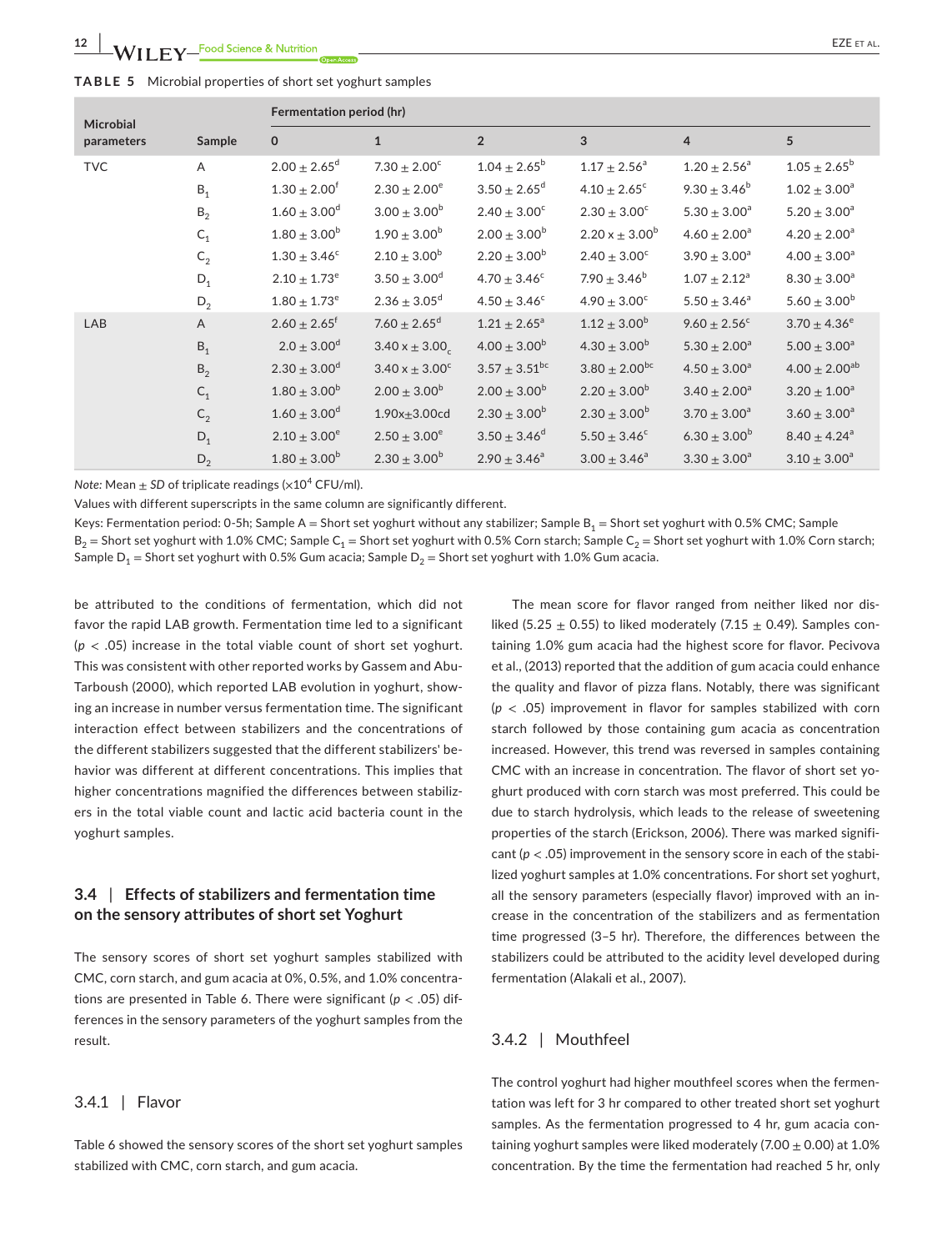**TABLE 6** Sensory attributes of Short Set Yoghurt Samples

|                              |                         | Fermentation period (hr)     |                              |                              |
|------------------------------|-------------------------|------------------------------|------------------------------|------------------------------|
| <b>Sensory parameters</b>    | Sample                  | 3                            | $\overline{4}$               | 5                            |
| Color                        | Α                       | $6.75 \pm 0.44^{ab}$         | $7.00 \pm 0.00^a$            | $7.35 \pm 0.59^a$            |
|                              | $\mathsf{B}_1$          | $6.45 \pm 0.51^c$            | $6.80\pm0.41^{\rm a}$        | $7.30 \pm 0.47$ <sup>a</sup> |
|                              | $\mathsf{B}_2$          | $6.20 \pm 0.41^b$            | $6.60 \pm 0.59^{\rm b}$      | $6.55 \pm 0.61^a$            |
|                              | $\mathsf{C}_1$          | $5.60 \pm 0.59^c$            | $6.00\pm0.34^{\text{b}}$     | $6.65 \pm 0.49^a$            |
|                              | $\mathsf{C}_2$          | $6.10 \pm 0.31^c$            | $6.75 \pm 0.44^b$            | $7.30 \pm 0.47$ <sup>a</sup> |
|                              | $\mathsf{D}_1$          | $6.10 \pm 0.31^b$            | $6.35 \pm 0.49^{ab}$         | $6.60 \pm 0.50^a$            |
|                              | $\mathsf{D}_2$          | $6.25 \pm 0.44^c$            | $6.60 \pm 0.68^b$            | $7.45\pm0.51^{\rm a}$        |
| Flavor                       | Α                       | $6.00 \pm 0.00^c$            | $6.40 \pm 0.50^b$            | $6.80 \pm 0.41$ <sup>a</sup> |
|                              | $\mathsf{B}_1$          | $6.20 \pm 0.41$ <sup>c</sup> | $6.45 \pm 0.51^b$            | $6.80\pm0.41^{\rm a}$        |
|                              | $\mathsf{B}_2$          | $5.60\pm0.50^{\rm a}$        | $5.65 \pm 0.49^a$            | $5.25 \pm 0.72^b$            |
|                              | $C_1$                   | $5.25\pm0.55^{\rm b}$        | $5.80 \pm 0.62^{ab}$         | $6.20 \pm 0.41$ <sup>a</sup> |
|                              | $C_2$                   | $5.85 \pm 0.49^c$            | $6.55 \pm 0.69^b$            | $7.10 \pm 0.31$ <sup>a</sup> |
|                              | $\mathsf{D}_1$          | $5.30 \pm 0.92^b$            | $6.20 \pm 0.69^a$            | $6.40 \pm 0.50^a$            |
|                              | $D_2$                   | $6.15 \pm 0.37^c$            | $7.00 \pm 0.46^{ab}$         | $7.15 \pm 0.49^a$            |
| Taste                        | Α                       | $6.15 \pm 0.37^c$            | $6.30 \pm 0.47^b$            | $6.95 \pm 0.22$ <sup>a</sup> |
|                              | $\mathsf{B}_1$          | $5.80 \pm 0.41$ <sup>c</sup> | $6.20 \pm 0.41^b$            | $6.70\pm0.47^{\rm a}$        |
|                              | $\mathsf{B}_2$          | $5.35 \pm 0.49^a$            | $5.05 \pm 0.61^b$            | $5.35\pm0.81^{\rm a}$        |
|                              | $\mathsf{C}_\mathsf{1}$ | $5.15 \pm 0.49^a$            | $6.10 \pm 0.64^b$            | $6.85 \pm 0.59^a$            |
|                              | $\mathsf{C}_2$          | $5.80 \pm 0.41$ <sup>c</sup> | $6.55 \pm 0.51^b$            | $7.05 \pm 0.51$ <sup>a</sup> |
|                              | $\mathsf{D}_1$          | $4.60 \pm 1.47^c$            | $6.00 \pm 0.97^b$            | $6.45\pm0.61^{\rm a}$        |
|                              | $\mathsf{D}_2$          | $5.95 \pm 0.39^b$            | $6.90 \pm 0.72$ <sup>a</sup> | $7.10 \pm 0.55^a$            |
| Mouthfeel                    | Α                       | $6.25 \pm 0.44^b$            | $6.55 \pm 0.51^b$            | $6.90 \pm 0.31$ <sup>a</sup> |
|                              | $\mathsf{B}_1$          | $6.30 \pm 0.57^c$            | $6.55 \pm 0.51^b$            | $6.85 \pm 0.37$ <sup>a</sup> |
|                              | $\mathsf{B}_2$          | $5.40 \pm 0.50^b$            | $5.40 \pm 0.68^b$            | $5.65 \pm 0.49^a$            |
|                              | $\mathsf{C}_\mathsf{1}$ | $5.35 \pm 0.59^b$            | $6.00 \pm 0.32$ <sup>a</sup> | $6.30 \pm 0.47^{\circ}$      |
|                              | $C_2$                   | $6.00\pm0.46^{\rm b}$        | $6.80 \pm 0.41^{ab}$         | $7.00\pm0.46^{\rm a}$        |
|                              | $\mathsf{D}_1$          | $4.80 \pm 1.39^c$            | $6.10 \pm 0.85^b$            | $6.20 \pm 0.69^a$            |
|                              | $D_2$                   | $6.10 \pm 0.64^b$            | $7.00 \pm 0.00^a$            | 7.40 $\pm$ 0.50 <sup>a</sup> |
| <b>Overall Acceptability</b> | Α                       | $6.05 \pm 0.22^c$            | $6.80 \pm 0.52^b$            | $7.35 \pm 0.49^a$            |
|                              | $\mathsf{B}_1$          | $6.00 \pm 0.31^b$            | $6.60 \pm 0.50^b$            | $7.05 \pm 0.39^a$            |
|                              | $\mathsf{B}_2$          | $5.90 \pm 0.31^b$            | $5.55 \pm 0.83^c$            | $6.05 \pm 0.69^a$            |
|                              | $\mathsf{C}_1$          | $5.20\pm0.41^{\rm c}$        | $6.35 \pm 0.61^b$            | $6.95 \pm 0.22^a$            |
|                              | $\mathsf{C}_2$          | $6.10 \pm 0.55^c$            | $7.30 \pm 0.47^b$            | $7.90 \pm 0.31^a$            |
|                              | $\mathsf{D}_1$          | $5.40 \pm 1.09^c$            | $6.75 \pm 0.44^b$            | $6.90 \pm 0.31^a$            |
|                              | $\mathsf{D}_2$          | $6.50 \pm 0.51^b$            | $7.25 \pm 0.44^a$            | $7.65 \pm 0.49^{\rm a}$      |

*Note:* Mean ± *SD* of triplicate readings.

Values with different superscripts in the same column are significantly different.

those samples stabilized with 1.0% gum acacia were found to have higher mouthfeel scores than the control yoghurt; nevertheless, the improvement observed was not significant (*p* > .05).

All samples stabilized with CMC were found to score lower scores for mouthfeel than the control yoghurt samples as concentrations increased. With corn starch added to the samples, the mouthfeel scores significantly improved as the concentrations changed from 0.5% to 1.0%. A notable improvement was achieved in the mouthfeel of corn starch containing samples as the fermentation time progressed from 4 to 5 hr, compared to the samples without any stabilizer. A similar trend in corn starch was observed when gum acacia was added to the short set yoghurt samples.

# 3.4.3 | Color

The increased concentration of CMC was observed to have adversely affected the appearance (color) of short set yoghurt samples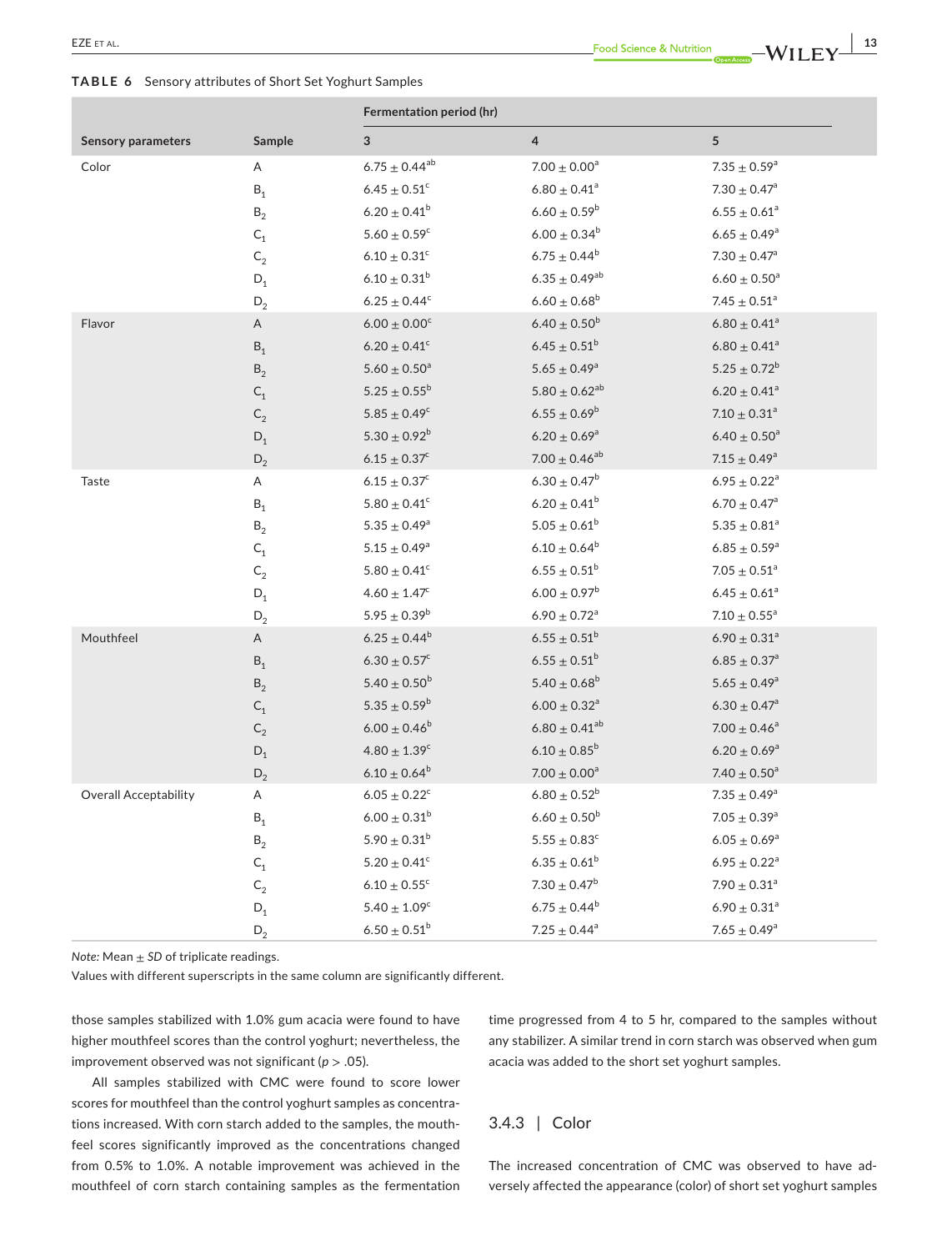**14 |**  EZE et al.

significantly (*p* < .05) in comparison with the short set yoghurt without a stabilizer. As the fermentation time increased (4 to 5 hr), the decrease in the sensory color scores so observed was no longer significant (*p* > .05).

Although samples in which corn starch was added were found to have higher sensory scores for color as the fermentation time increased (3–5 hr), the yoghurt samples without a stabilizer (control) still had higher sensory scores compared to the treated yoghurt samples.

Only samples formulated with gum acacia at the 1.0% level were scored higher in appearance than any other yoghurt samples (treated with stabilizers and plain yoghurt).

## 3.4.4 | Taste

Compared to control samples, all short set yoghurt samples formulated with CMC had lower taste scores and increased concentrations (from 0.5% to 1.0%). The decrease in the taste sensory scores in the CMC-containing yoghurt samples was only found to be significant (*p* < .05) when the fermentation time was 3 hr.

There was an improvement in the taste sensory scores for all samples formulated with corn starch as fermentation progressed (3–5 hr). All samples containing corn starch had increased taste scores as the concentrations changed from 0.5% to 1.0%. There was an improvement in taste sensory scores observed in all samples formulated with gum acacia, which was significant ( $p < .05$ ) with the increase in the fermentation time (3–5 hr). Samples containing 1.0% gum acacia (7.10  $\pm$  0.55) were liked moderately. In comparison, gum acacia containing samples at 0.5% level (4.60  $\pm$  1.47) while the fermentation lasted for 3 hr was found to have the least taste sensory scores. Further addition of gum acacia could increase dryness resulting in an adverse effect on the texture and taste of the samples (Pecivova et al., 2013).

## 3.4.5 | Overall acceptability

The control yoghurt samples (plain) had higher sensory scores for overall acceptability compared to the samples containing CMC, as concentrations increased from 0.5% to 1.0%. Compared to the control (short set yoghurt without stabilizer), there was an increase in the sensory scores for overall acceptability in yoghurt samples formulated with corn starch as concentrations increased. Fermentation was found to influence the sensory scores of samples in which corn starch was added because of higher values obtained as fermentation progressed (from 3 to 5 hr), but this was not significant (*p* > .05). The highest sensory scores or overall acceptability was found in samples formulated with corn starch at a 1.0% level. Samples in which gum acacia was incorporated showed a similar trend as obtained in samples containing corn starch. The effect of improvement in the overall acceptability scores obtained in gum acacia containing samples was significant (*p* < .05) as fermentation progressed, unlike those samples containing corn starch.

The interaction effect between stabilizers and concentrations on the sensory parameters showed that the differences between the stabilizers were different at different concentrations or that the differences between stabilizers on the color, taste, flavor, mouthfeel, and overall acceptability of short set yoghurt were magnified at higher concentrations.

# **4** | **CONCLUSION**

The results obtained in this work indicated that the addition of stabilizers and the use of different fermentation times improved the proximate, physicochemical, microbial, and sensory properties of short set yoghurts. It was also observed that 1.0% concentration of CMC and corn starch was optimal for short set yoghurt samples fermented at 40–43℃ beyond which their usage becomes wastage when compared to gum acacia which appeared to require a higher concentration of more than 1.0% in order to equilibrate with 0.5%– 1.0% CMC. Due to its significant impact on the desirable qualities total solids, moisture, overall acceptability, and good keeping quality on the produced yoghurt samples compared to other stabilizers (Gum acacia and CMC), the use of corn starch is therefore recommended for the production of short set yoghurts. However, further improvement may be carried out on the sensory attributes and the acidity of short set yoghurt. Also, there is a need to improve gum acacia usage by combining it with other stabilizers to improve its rheological properties since it produces good textural properties in dairy products.

## **CONFLICT OF INTEREST**

The authors do not declare any conflict of interest before, during or after this study.

#### **AUTHOR CONTRIBUTION**

**Chinazom Martina Eze:** Conceptualization (equal); Data curation (equal); Investigation (equal); Methodology (equal); Project administration (equal); Resources (equal); Writing-original draft (equal); Writing-review & editing (equal). **Kehinde Oludayo Aremu:** Conceptualization (equal); Data curation (equal); Formal analysis (equal); Investigation (equal); Methodology (equal); Writingoriginal draft (equal); Writing-review & editing (equal). **Emmanuel Oladeji Alamu:** Conceptualization (equal); Data curation (equal); Investigation (equal); Resources (equal); Validation (equal); Visualization (equal); Writing-review & editing (equal). **Thomas Muoneme Okonkwo:** Conceptualization (equal); Data curation (equal); Funding acquisition (equal); Project administration (equal); Validation (equal); Visualization (equal); Writing-review & editing (equal).

## **DATA AVAILABILITY STATEMENT**

The data will be made available at the request of the corresponding authors.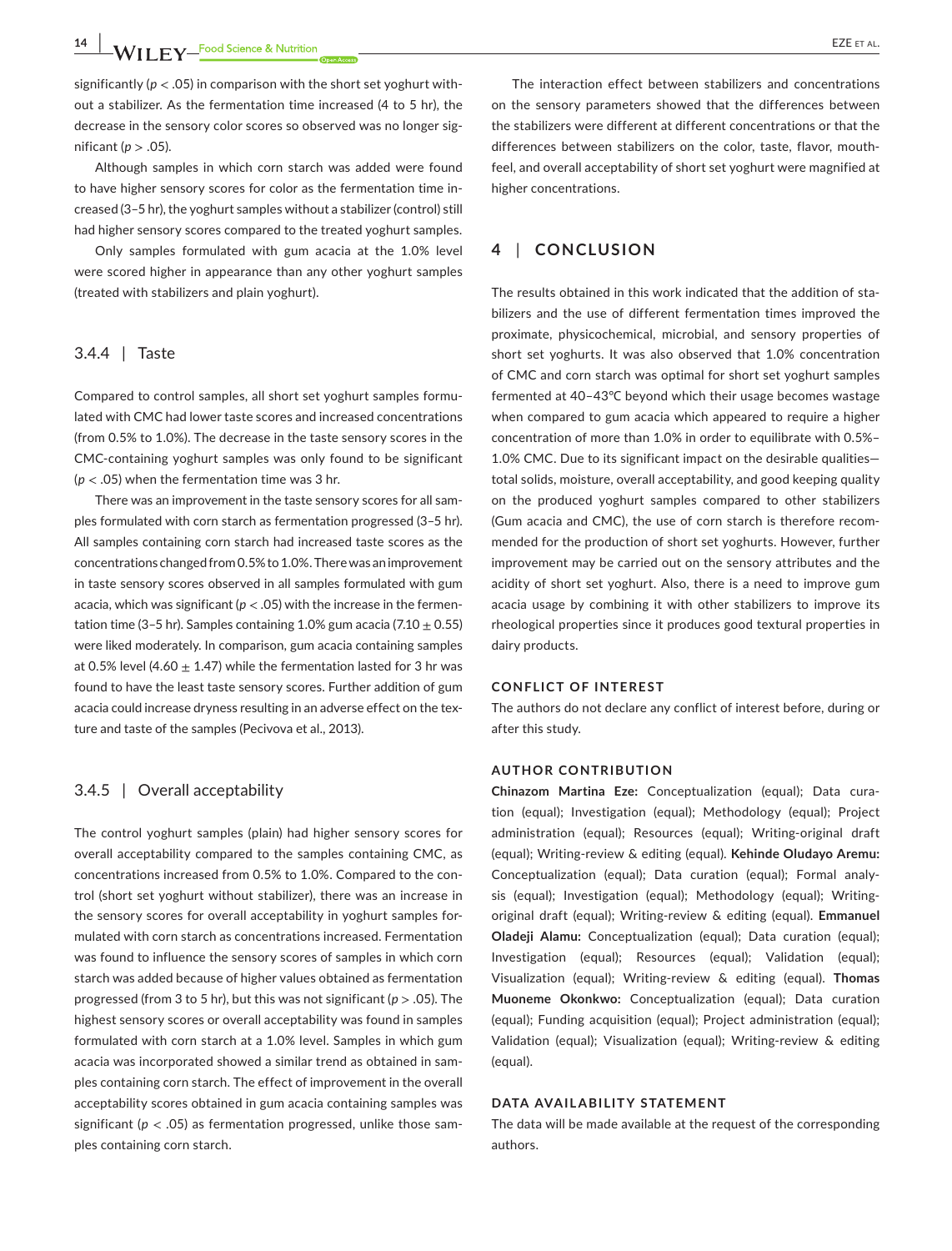#### **ORCID**

## *Emmanuel Oladeji Alamu* [https://orcid.](https://orcid.org/0000-0001-6263-1359)

[org/0000-0001-6263-1359](https://orcid.org/0000-0001-6263-1359)

## **REFERENCES**

- Abayneh, S. (2020). *Review on Yoghurt Production 1056 Process*. [https://](https://doi.org/10.13140/RG.2.2.22098.99520) [doi.org/10.13140/RG.2.2.22098.99520](https://doi.org/10.13140/RG.2.2.22098.99520)
- Ahmad, J. (1994). *Quality characteristics of plain yoghurt made from standardized Buffalo milk*. M.Sc Thesis. University of Agriculture Faisalabad, Faisalabad, Pakistan. Pp. 150.
- Alakali, J. S., Okonkwo, T. M., & Iordye, E. M. (2007). Effect of stabilizers on the physio-chemical and sensory attributes of thermized yoghurt. *African Journal of Biotechnology*, *2*, 158–163.
- Amankwah, E. A., Barimah, J., Acheampong, R., Addai, L. O., & Nnaji, C. O. (2009). Effect of fermentation and malting on the viscosity of maize-soyabean weaning blends. *Pakistan Journal of Nutrition*, *8*(10), 1671–1675.
- Angor, M. M. (2016). Reducing Fat content of fried potato pellet chips using carboxymethyl cellulose and soy protein isolate solutions as coating films. *Journal of Agricultural Science*, *8*(3), 162–168.
- AOAC (2010). *Official Methods of Analyses. Association of Official Analytical Chemists*. , 18th ed. AOAC.
- Ayernor, G. S., & Ocloo, F. C. (2007). Physicochemical changes and Diastatic Activity associated with germinating Paddy rice (PSB RC 34). *African Journal of Food Science*, *1*, 37–41.
- Bakirci, I., & Macit, E. (2017). Effect of different stabilizers on quality characteristics of the set-type yoghurt. *African Journal of Biotechnology.*, *16*(46), 2142–2151.<https://doi.org/10.5897/AJB2017.16197>
- Bhattarai, R. R., & Das, S. K. L. (2016). Evaluation of microbiological quality of indigenous Dahi from Eastern Nepal. *Sunsari Technical College Journal*, *2*(1), 23–26.<https://doi.org/10.3126/stcj.v2i1.14793>
- Benkerroum, N., & Tamime, A. Y. (2004). Technology transfer of Moroccan traditional dairy product (Leben, jben andsmen) to small industrial scale. *Food Microbiology*, *21*, 399–413.
- Benyounes, K. (2012). Rheological and electrokinetics properties of carboxymethylcellulose – water dispersions in the presence of salts. *International Journal of Physical Sciences*, *7*(11), [https://doi.](https://doi.org/10.5897/IJPS11.1779) [org/10.5897/IJPS11.1779](https://doi.org/10.5897/IJPS11.1779)
- Bibiana, I., Joseph, S., & Julius, A. (2014). Physicochemical, microbiological and sensory of yoghurt sold in Makurdi Metropolis. *African Journal of Food Science and Technology*, *5*(6), 129–135. [https://doi.](https://doi.org/10.14303/ajfst.2014.052) [org/10.14303/ajfst.2014.052](https://doi.org/10.14303/ajfst.2014.052)
- Canadian Dairy Commission. (2007). Fermented milk products. [www.](http://www.microbiologyprocedure.com/microbiology-in-dairy/fermented-dairy-products.htm) [microbiologyprocedure.com/microbiology-in-dairy/fermented-dairy](http://www.microbiologyprocedure.com/microbiology-in-dairy/fermented-dairy-products.htm) [-products.htm](http://www.microbiologyprocedure.com/microbiology-in-dairy/fermented-dairy-products.htm). Accessed, July, 2011.
- Chen, C., Shanshan, Z., Guangfei, H., Haiyan, Y., Huaixiang, T., & Guozhong, Z. (2017). Role of lactic acid bacteria on the yogurt flavour: A review. *International Journal of Food Properties*, *20*(1), 316– 330. <https://doi.org/10.1080/10942912.2017.1295988>
- Dragnet, K. (2000). Alginates. *Handbook of hydrocolloids* (pp. 379–395). CRC Press.
- Early, R. E. (1998). *The technology of dairy products* (2nd ed., pp. 126–132). Blackie and Sons Limited.
- Eqbal, D., & Abdullah, A. (2013). Utilization of Gum Arabic for industries and Human health. *American Journal of Applied Science*, *10*(10), 1270–1279.
- Erickson, A. (2006). *Corn Refiners Association* (11th ed., pp. 1–40).
- Ergun, R., Guo, J., & Huebner-Keese, B. (2016). "Cellulose". In B. Caballero, P. M. Finglas, & F. Toldra (Eds.), *Encyclopedia of food and health* (1st ed., Vol. *5*, pp. 694–702). Elsevier Publishers. ISBN 978-0-12-384947-2. <https://doi.org/10.1016/b978-0-12-384947-2.00127-6>
- Foissy, H. (1983). Nutritional and physiological aspects of yoghurt. *Journal of Food Science and Technology Abstract*, *16*(3), 2404–24089.
- Gassem, M. A., & Abu-Tarboush, H. M. (2000). Lactic acid production by *Lactobacillus delbrueckii spp*. *bulgaricus* ssp. Bulgaricus in Camel's and Cow's whey. *Journal of Diary Science*, *55*, 374–378.
- Ibrahim, A. H., & Khalifa, S. A. (2015). The effects of various Stabilizers on Physiochemical properties of Camel milk Yoghurt. *Journal of American Science*, *11*(1), 15–24.
- Ihekoronye, A. I., & Ngoddy, P. O. (1985). *Integrated Food Science and Technology for the Tropics* (pp. 106–112). Macmillan Publishers Ltd.
- ITC (2008). Gum Arabic/Gum Acacia. *Market News Service (MNS), Quarterly Edition.*, 1–56.
- Iwe, M. O. (2002). *Handbook of Sensory methods and Analyses* (pp. 2–20). Rojoint Communication Services.
- Khan, M. A., Weary, D. M., & von Keyserlingk, M. A. G. (2011). Invited review: Effects of milk ration on solid feed intake, weaning, and performance in dairy heifers. *Journal of Dairy Science*, *94*(3), 1071–1081. <https://doi.org/10.3168/jds.2010-3733>
- Lee, W. J., & Lucey, J. A. (2010). Formation and Physical properties of Yoghurt Asia-Australia. *Journal of Animal Science.*, *9*, 1127–1136.
- Mbaeyi, I. E., & Awaziem, N. E. (2007). Effect of fermentation and Physico-chemical, sensory qualities and storage stability of locally produced yoghurt in Enugu metropolis. In *Proceedings of 21st annual conference/general meeting. 22–25 October* (pp. 228–229). .
- Mc Carthy, O. J. (2002). Principles and significant in Assessing Rheological and Texture properties; Liquid products and semi-solid products. In *Rheology of milk and Dairy products* (pp. 2445). Massey University.
- Mehanna, N. M., Ibrahim, E. M., & El-Nawasany, L. I. (2013). Impact of some hydrocolloids on the physical characteristics and quality of non-fat yoghurt. *Egyptian Journal of Dairy Science*, *41*, 163–170.
- Nkhata, S. G., Ayua, E., Kamau, E. H., & Shingiro, J. B. (2018). Fermented and germination improve nutritional value of cereals and legumes through activation of endogenous enzymes. *Food Science and Nutrition*, *6*, 2446–2458.<https://doi.org/10:1002/fsn3.846>
- Obiora, C. U., Igwe, E. C., Udeagha, E. C., Orjiakor, S. N., & Anarado, C. S. (2020). Production and quality evaluation of yoghurts from composites of powdered cowmilk, soymilk and cornstarch. *European Journal of Nutrition & Food Safety*, *12*(10), 54–67.ISSN:2347-5641.
- Olasupo, N. A., & Okorie, P. C. (2019) African fermented food condiments: microbiological impacts on their nutritional values. In Rosa Lidia Solís-Oviedo and Ángel de la Cruz Pech-Canul (Eds.) *Frontiers and new trends in the science of fermented food and beverages*, pp. 5. <https://doi.org/10.5772/intechopen.83466>
- Olugbuyiro, J. A. O., & Oseh, J. E. (2011). Physicochemical and sensory evaluation of market yoghurt in Nigeria in Nigeria. *Pakistan Journal of Nutrition*, *10*(10), 91–918. [https://doi.org/10.3923/](https://doi.org/10.3923/PJN/2011.914.918) [PJN/2011.914.918](https://doi.org/10.3923/PJN/2011.914.918)
- Pecivova, P., Dula, T., & Hrabe, J. (2013). The influence of pectin from apple and gum arabic from acacia tree on the quality of pizza. *International Journal of Food Properties*, [https://doi.org/10.1080/10942](https://doi.org/10.1080/10942912.2011.587931) [912.2011.587931](https://doi.org/10.1080/10942912.2011.587931)
- Prescott, L. M., Harley, J. P., & Klein, O. A. (2005). Microbial nutrition, types[H1], media. In J. M. Willey, L. M. Sherwood, & C. J. Woolverto (Eds.), *Microbiology* (6th ed., pp. 93–105). McGraw Hill publishers.
- Roeper, J. A. (2014). Gum Acacia. *Hydrocolloid application* (pp. 68–80). Blackie Academic and Professional Press.
- Sahid, Y., Tanq, M., & Tanq, A. (2002). *Quality Evaluation of Market Yoghurt (Dahi) Dairy Technology Laboratory* (pp. 67–98). National Agricultural Centre.
- Sansawal, R., Ahlawat, U., & Dhanker, R. (2017). Yoghurt: A predigested food for lactose-intolerant people. *International Journal of Current Microbiology and Applied Sciences*, *6*(12), 1408–1418. [https://doi.](https://doi.org/10.20546/ijcmas.2017.612.158) [org/10.20546/ijcmas.2017.612.158](https://doi.org/10.20546/ijcmas.2017.612.158)
- Sharma, R., Garg, P., Kumar, P., Bhatia, S. K., & Kulshrestha, S. (2020). Microbial Fermentation and its role in quality improvement of fermented foods. *Fermentation*, *6*(4), 106. [https://doi.org/10.3390/](https://doi.org/10.3390/fermentation6040106) [fermentation6040106](https://doi.org/10.3390/fermentation6040106)